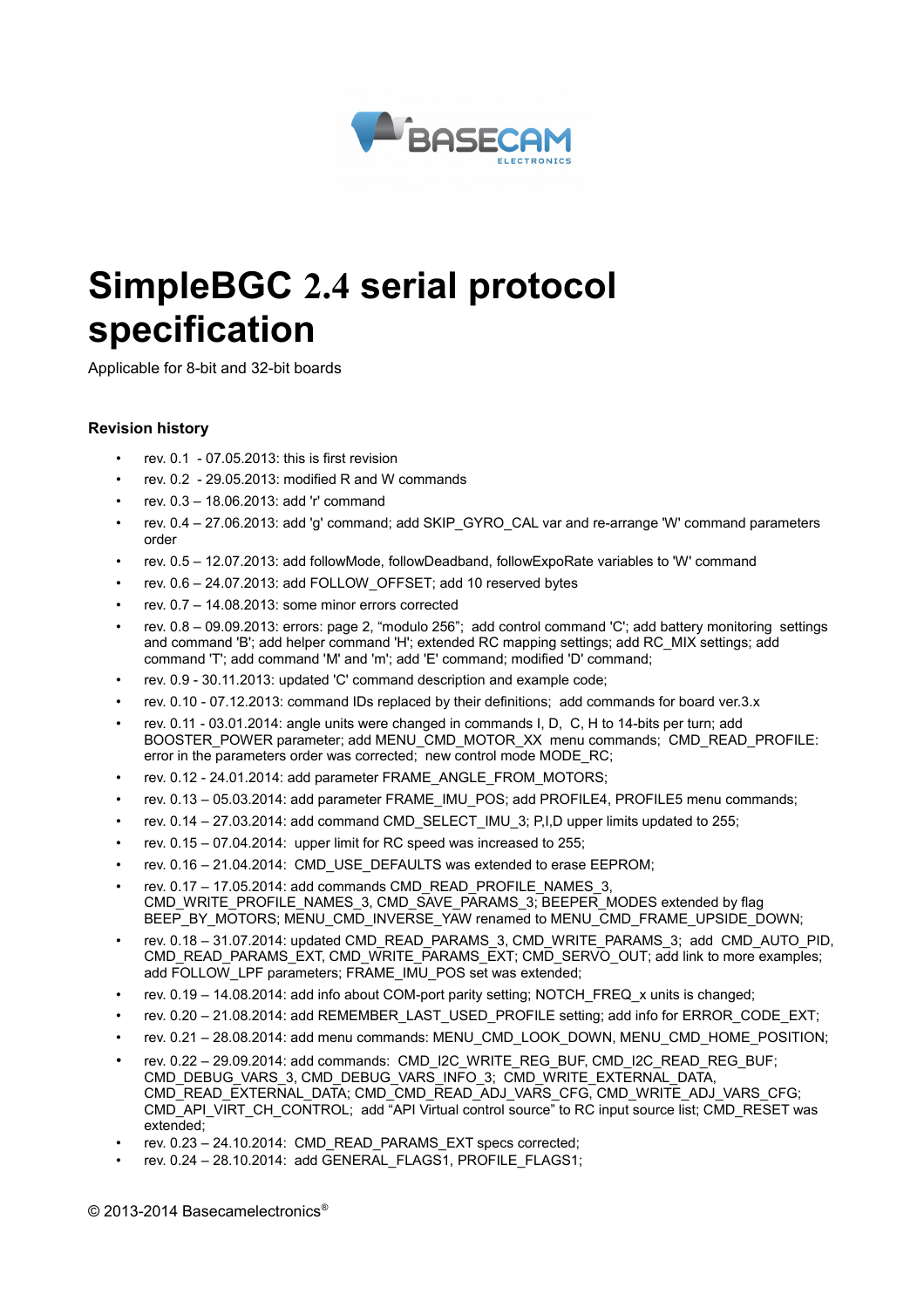- rev. 0.25 09.01.2015: add SPEKTRUM\_MODE; add CMD\_EEPROM\_READ, CMD\_EEPROM\_WRITE;
- rev. 0.26 12.01.2015: CMD\_READ\_PARAMS\_EXT extended by new parameters;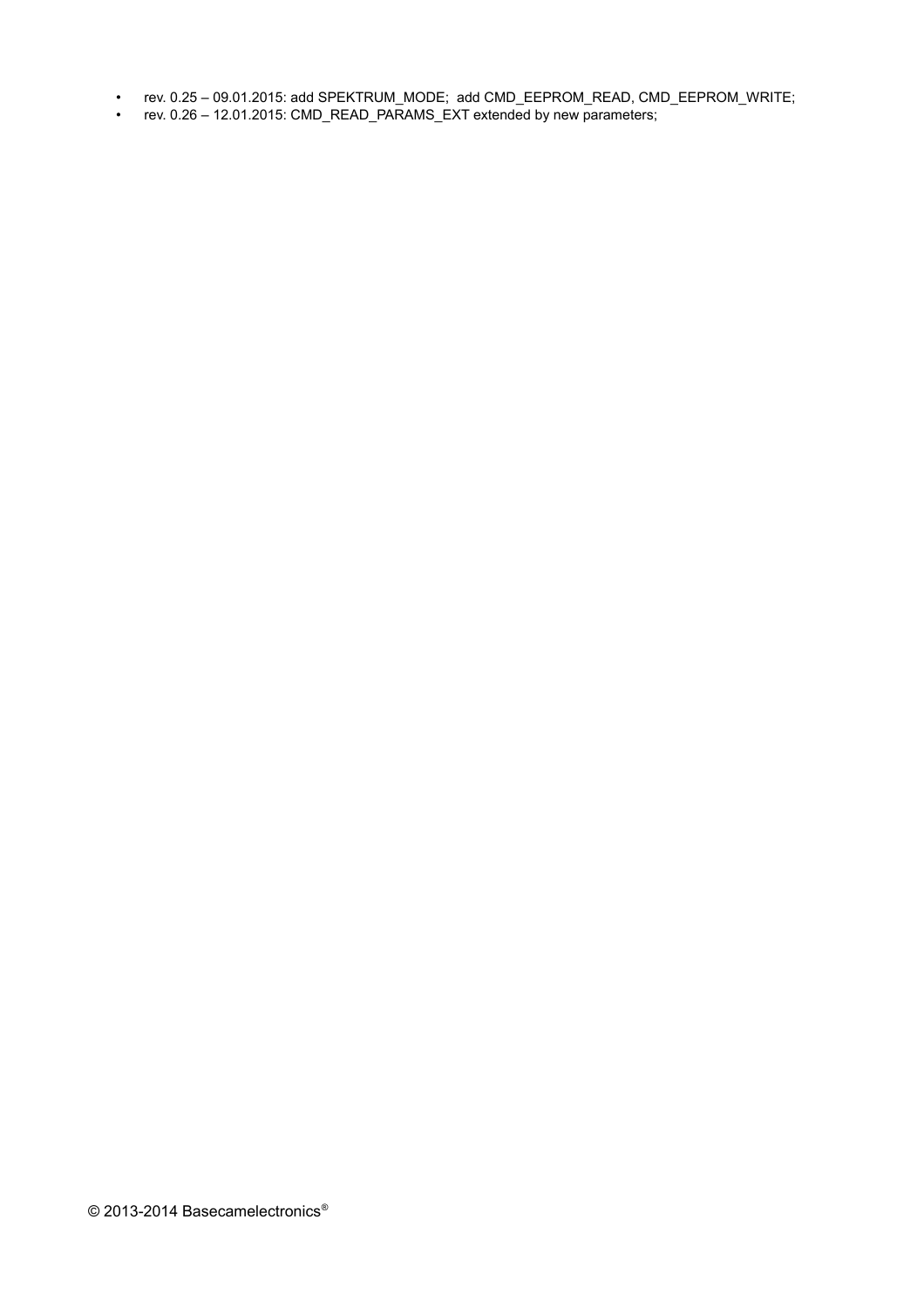## **Message format**

Communications is initiated from the GUI side (host) by sending *outgoing* commands. The controller board may do some action and send response (further named as *incoming* commands). Each command consists of the *heade*r and the *body*, both with checksum. Commands with the wrong header or body checksum, or with the body size that differs from expected, should be ignored.

Board can work on different serial baud rate, so the GUI should find proper baud rate by sending CMD\_BOARD\_INFO command on every speed ant wait for response, until valid response is received.

32bit boards with firmware version 2.40, works only with parity=EVEN COM-port setting. Starting from 2.41, both EVEN and NONE parity are supported (NONE is default, and EVEN is detected automatically). So beside baud rates, host should vary parity setting when connecting to boards ver.>3.0

Make a small delay after sending each command to prevent overflow of the input buffer. Delay should be about 10-20 ms, and depends on the size of the request and response. If new serial data comes when the input buffer is full, whole message will be lost. There is also a control of overflow of the output buffer on the board's side: if it have to write an answer to the output buffer, it hangs until buffer will have enough space to accept new data. If requests comes with too big rate, it may negatively affect normal operation of the board and impact stabilization.

Input and output commands have the same format, described below:

#### **Header:**

character '>' command ID - 1u data\_size – 1u, may be zero header checksum = (command ID + data\_size) modulo 256 - 1u

#### **Body:**

[array of bytes *data\_size* length] body checksum - 1u

Checksum is calculated as a sum of all bytes modulo 256.

Example: outgoing command to read Profile2:

| 0x3E(>) | 0x52(R)    | 0x01      | 0x53               | 0x01 | 0x01             |
|---------|------------|-----------|--------------------|------|------------------|
|         | command id | data size | header<br>checksum | data | body<br>checksum |
|         | header     |           | body               |      |                  |

#### **Data type notation**

- $1u 1$  byte unsigned
- $1s 1$  byte signed
- 2u 2 byte unsigned (little-endian order)
- 2s 2 byte signed (little-endian order)
- 4f float (IEEE-754 standard)
- 4s 4 bytes signed (little-endian order)
- string ASCII character array, first byte is array size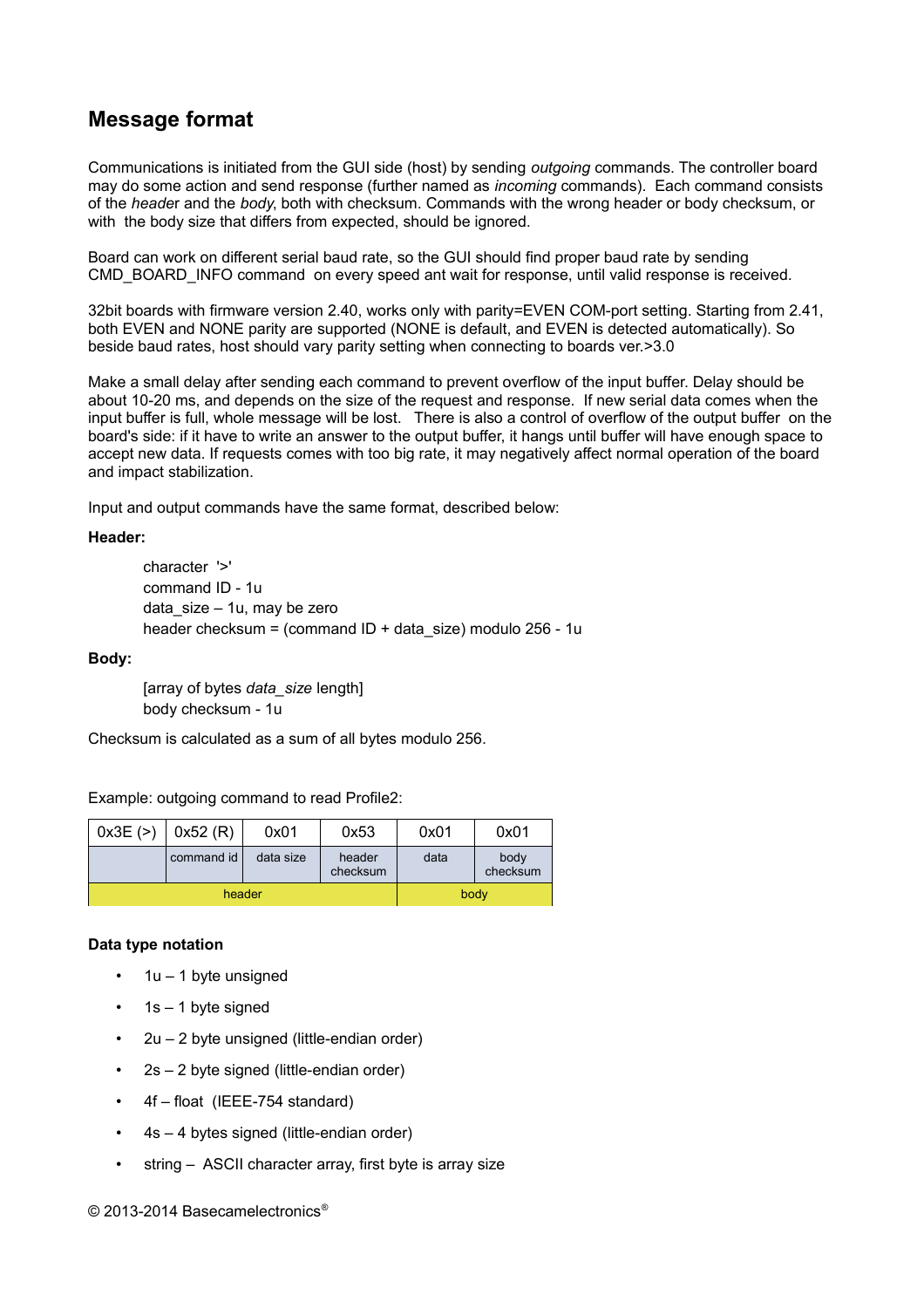• Nb – byte array size N

#### **Command ID definitions**

#define CMD\_READ\_PARAMS 82 #define CMD\_WRITE\_PARAMS 87 #define CMD\_REALTIME\_DATA 68 #define CMD\_BOARD\_INFO 86 #define CMD\_CALIB\_ACC 65 #define CMD\_CALIB\_GYRO 103 #define CMD\_CALIB\_EXT\_GAIN 71 #define CMD\_USE\_DEFAULTS 70 #define CMD\_CALIB\_POLES 80 #define CMD\_RESET 114 #define CMD\_HELPER\_DATA 72 #define CMD\_CALIB\_OFFSET 79 #define CMD\_CALIB\_BAT 66 #define CMD\_MOTORS\_ON 77 #define CMD\_MOTORS\_OFF 109 #define CMD\_CONTROL 67 #define CMD TRIGGER PIN 84 #define CMD\_EXECUTE\_MENU 69 #define CMD\_GET\_ANGLES 73 #define CMD\_CONFIRM 67 // Board v3.x only #define CMD\_BOARD\_INFO\_3 20 #define CMD\_READ\_PARAMS\_3 21 #define CMD\_WRITE\_PARAMS\_3 22 #define CMD\_REALTIME\_DATA\_3 23 #define CMD\_SELECT\_IMU\_3 24 #define CMD\_READ\_PROFILE\_NAMES 28 #define CMD\_WRITE\_PROFILE\_NAMES 29 #define CMD\_QUEUE\_PARAMS\_INFO\_3 30 #define CMD\_SET\_ADJ\_VARS 31 #define CMD\_SAVE\_PARAMS\_3 32 #define CMD\_READ\_PARAMS\_EXT 33 #define CMD\_WRITE\_PARAMS\_EXT 34 #define CMD\_AUTO\_PID 35 #define CMD\_SERVO\_OUT 36 #define CMD\_I2C\_WRITE\_REG\_BUF 39 #define CMD\_I2C\_READ\_REG\_BUF 40 #define CMD\_WRITE\_EXTERNAL\_DATA 41 #define CMD\_READ\_EXTERNAL\_DATA 42 #define CMD\_READ\_ADJ\_VARS\_CFG 43 #define CMD WRITE ADJ VARS CFG 44 #define CMD\_API\_VIRT\_CH\_CONTROL 45 #define CMD\_ADJ\_VARS\_STATE 46 #define CMD\_EEPROM\_WRITE 47 #define CMD\_EEPROM\_READ 48 #define CMD\_BOOT\_MODE\_3 51 #define CMD\_DEBUG\_VARS\_INFO\_3 253 #define CMD\_DEBUG\_VARS\_3 254

\* Characters are converted to unsigned bytes by their ASCII-codes

#define CMD\_ERROR 255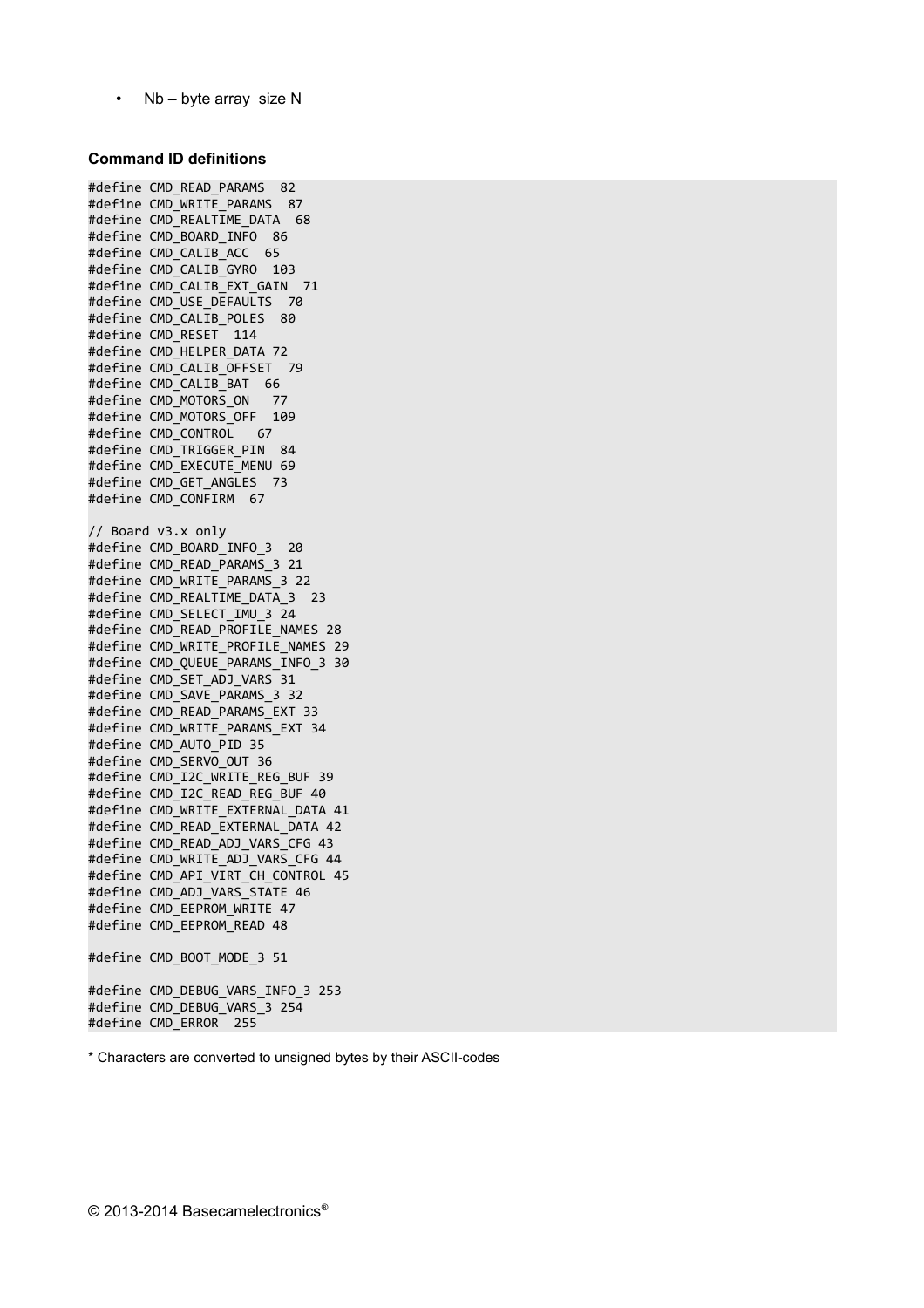## **Incoming commands**

#### **CMD\_BOARD\_INFO – version and board info information**

- BOARD VER 1u (split into decimal digits X . X, for example 10 means 1.0)
- FIRMWARE VER 2u (split into decimal digits X . XX . X, for example 2305 means 2.30b5)
- DEBUG MODE 1u (should hide DEBUG output if DEBUG MODE = 0)
- BOARD\_FEATURES 2u
- CONNECTION FLAGS 1u
- reserved 11b

#### **CMD\_BOARD\_INFO\_3 – additional board information for board ver 3.x**

- deviceID 9b device ID
- mcuID 12b MCU ID
- EEPROM\_SIZE 4u
- reserved 44b

#### **CMD\_READ\_PARAMS – Receive parameters**

Receive parameters for single profile together with general parameters .

Profile parameters:

- PROFILE  $ID 1u$  (ID of profile to read, starting from 0)
- for(axis in [ROLL, PITCH, YAW]) {
	- P 1u
	- I 1u (multiplied by 100)
	- D 1u
	- POWER 1u
	- INVERT 1u (checked=1, not checked=0)
	- POLES 1u
- }
- ACC\_LIMITER 1u
- EXT\_FC\_GAIN\_ROLL 1s
- EXT\_FC\_GAIN\_PITCH 1s
- •
- for(axis in [ROLL, PITCH, YAW]) {
	- RC\_MIN\_ANGLE 2s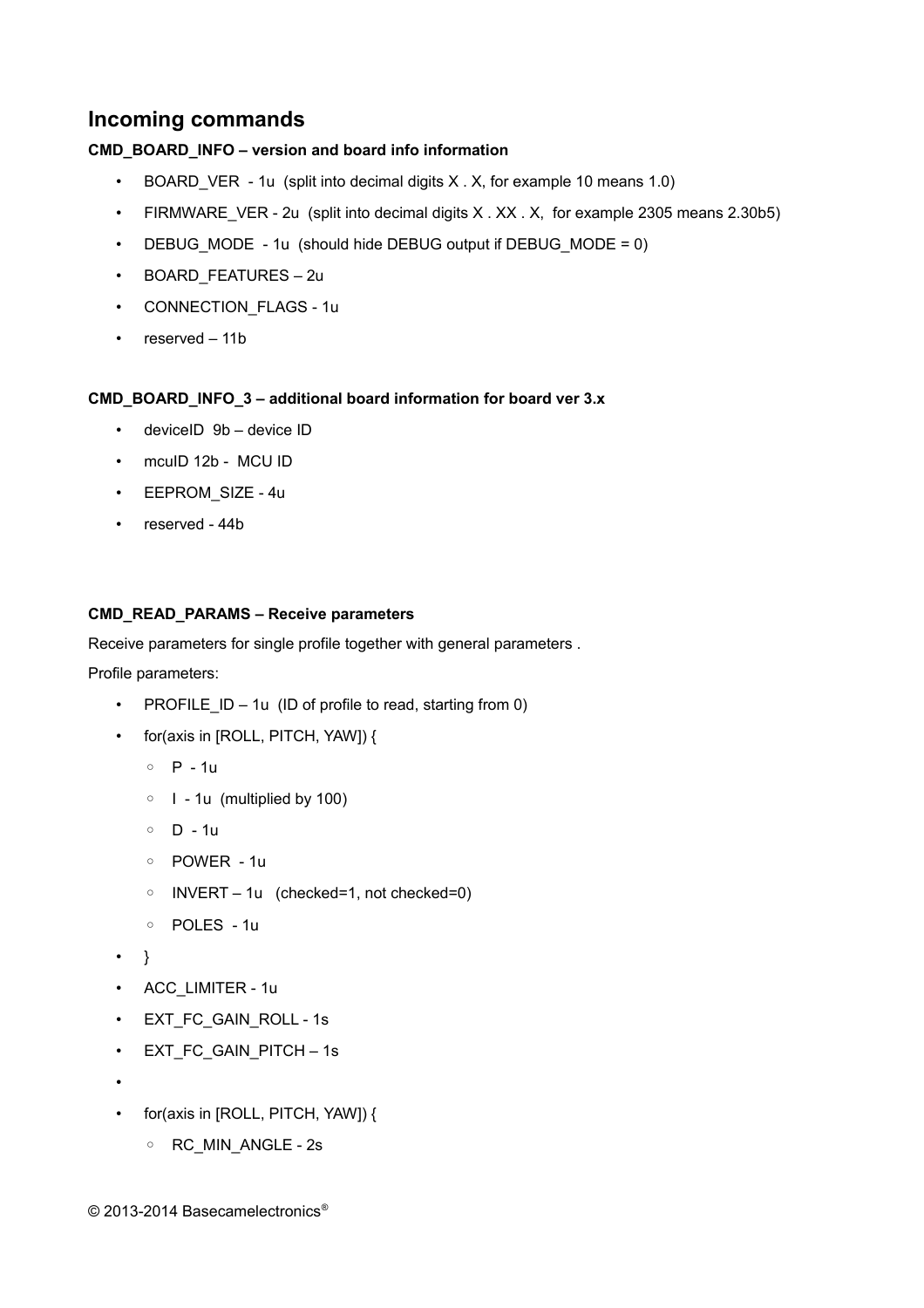- RC\_MAX\_ANGLE 2s
- RC\_MODE 1u
- RC\_LPF 1u
- RC\_SPEED 1u
- RC\_FOLLOW 1u
- }
- GYRO\_TRUST 1u
- USE MODEL 1u
- PWM\_FREQ 1u
- SERIAL\_SPEED 1u
- RC\_TRIM\_ROLL 1s
- RC\_TRIM\_PITCH 1s
- RC\_TRIM\_YAW 1s
- RC\_DEADBAND 1u
- RC\_EXPO\_RATE 1u
- •
- RC\_VIRT\_MODE 1u
- RC\_MAP\_ROLL 1u
- RC\_MAP\_PITCH 1u
- RC\_MAP\_YAW 1u
- RC\_MAP\_CMD 1u
- RC\_MAP\_FC\_ROLL 1u
- RC\_MAP\_FC\_PITCH 1u
- •
- RC\_MIX\_FC\_ROLL 1u
- RC\_MIX\_FC\_PITCH 1u
- •
- FOLLOW MODE 1u
- FOLLOW\_DEADBAND 1u
- FOLLOW\_EXPO\_RATE 1u
- FOLLOW\_OFFSET\_ROLL 1s
- FOLLOW\_OFFSET\_PITCH 1s
- FOLLOW\_OFFSET\_YAW 1s
- •
- AXIS\_TOP 1s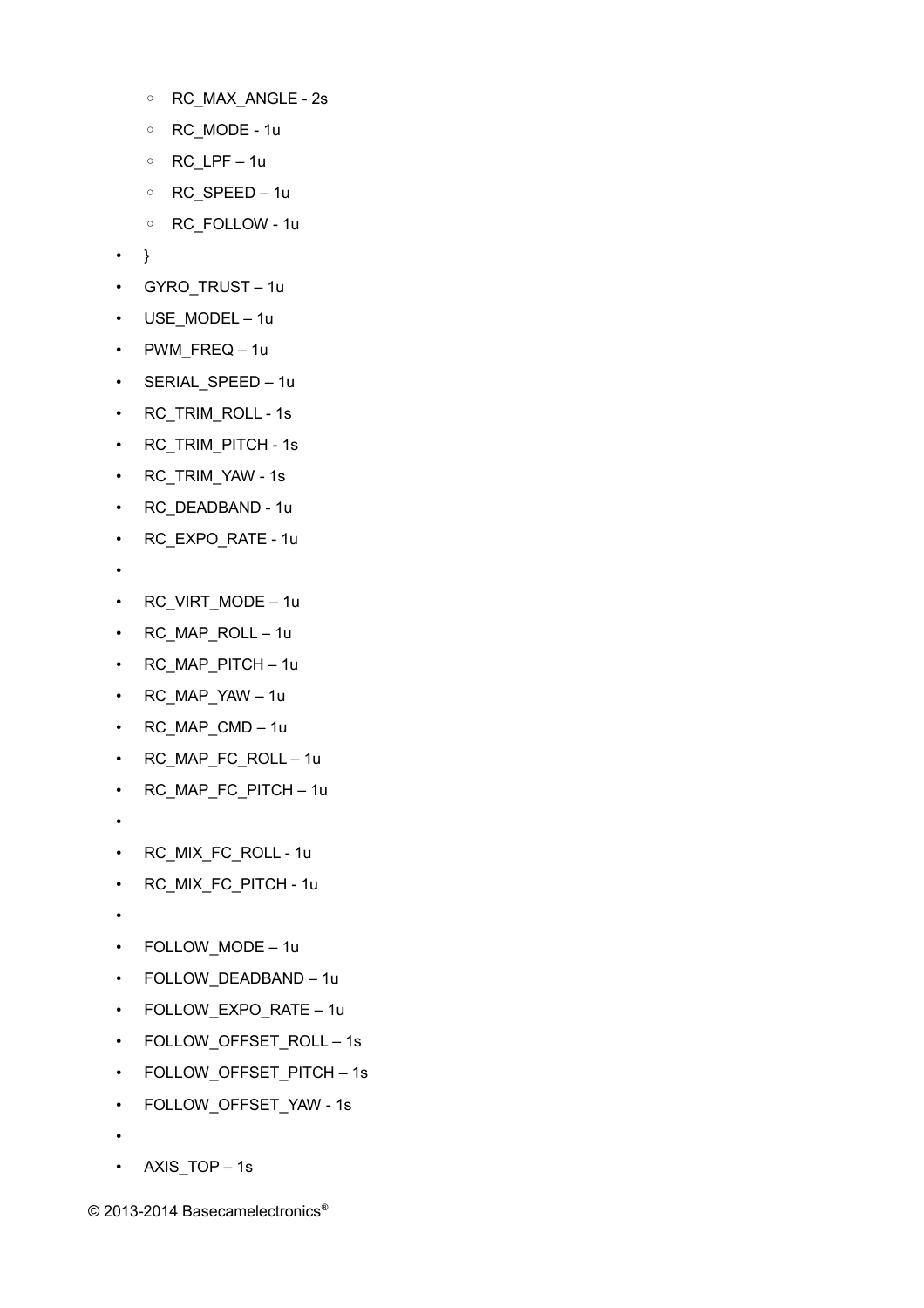- AXIS RIGHT 1s
- GYRO\_LPF 1u
- GYRO\_SENS 1u
- I2C\_INTERNAL\_PULLUPS 1u
- SKIP\_GYRO\_CALIB 1u
- •
- RC\_CMD\_LOW 1u
- RC\_CMD\_MID 1u
- RC\_CMD\_HIGH 1u
- •
- MENU\_CMD\_1 1u
- MENU\_CMD\_2 1u
- MENU\_CMD\_3 1u
- MENU\_CMD\_4 1u
- MENU CMD 5 1u
- MENU CMD LONG 1u
- •
- OUTPUT\_ROLL 1u
- OUTPUT PITCH 1u
- OUTPUT YAW 1u
- •
- BAT\_THRESHOLD\_ALARM 2s
- BAT\_THRESHOLD\_MOTORS 2s
- BAT\_COMP\_REF 2s
- •
- BEEPER\_MODES 1u
- •
- FOLLOW ROLL MIX START 1u
- FOLLOW ROLL MIX RANGE 1u
- •
- BOOSTER\_POWER\_ROLL 1u
- BOOSTER POWER PITCH 1u
- BOOSTER\_POWER\_YAW 1u
- •
- FOLLOW SPEED ROLL 1u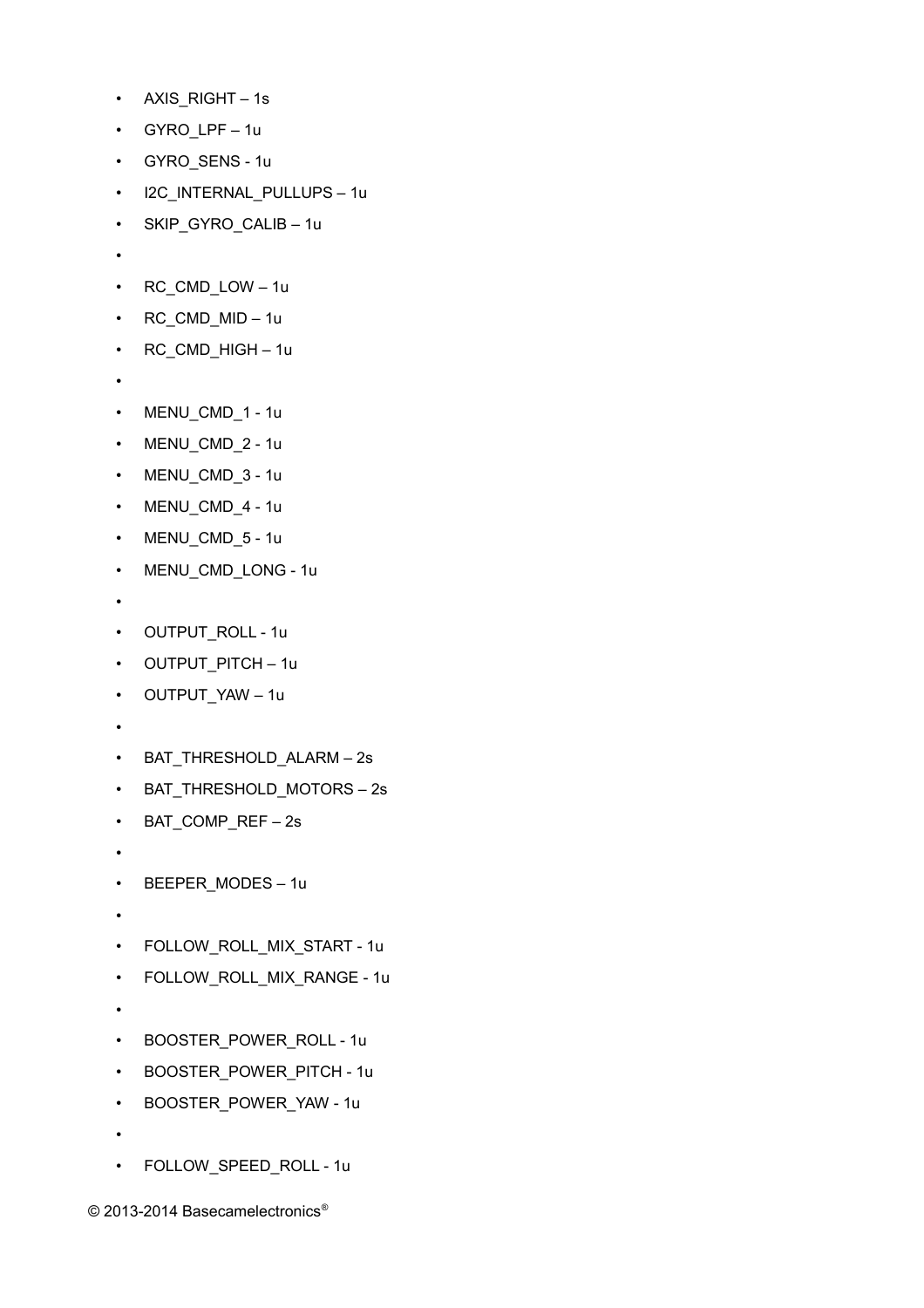- FOLLOW SPEED PITCH 1u
- FOLLOW\_SPEED\_YAW 1u
- •
- FRAME\_ANGLE\_FROM\_MOTORS 1u
- •
- CUR\_PROFILE\_ID 1u (profile ID which is currently active in the controller)

#### **CMD\_READ\_PARAMS\_3 – Receive parameters for board ver 3.x**

Receive parameters for single profile together with general parameters .

Profile parameters:

- PROFILE  $ID 1u$  (ID of profile to read, starting from 0)
- for(axis in [ROLL, PITCH, YAW]) {
	- P 1u
	- I 1u (multiplied by 100)
	- D 1u
	- POWER 1u
	- INVERT 1u (checked=1, not checked=0)
	- POLES 1u
- }
- ACC\_LIMIT 1u
- EXT\_FC\_GAIN\_ROLL 1s
- EXT\_FC\_GAIN\_PITCH 1s
- •
- for(axis in [ROLL, PITCH, YAW]) {
	- RC\_MIN\_ANGLE 2s
	- RC\_MAX\_ANGLE 2s
	- RC\_MODE 1u
	- RC\_LPF 1u
	- RC\_SPEED 1u
	- RC\_FOLLOW 1u
- }
- GYRO\_TRUST 1u
- USE MODEL 1u
- PWM\_FREQ 1u
- SERIAL SPEED 1u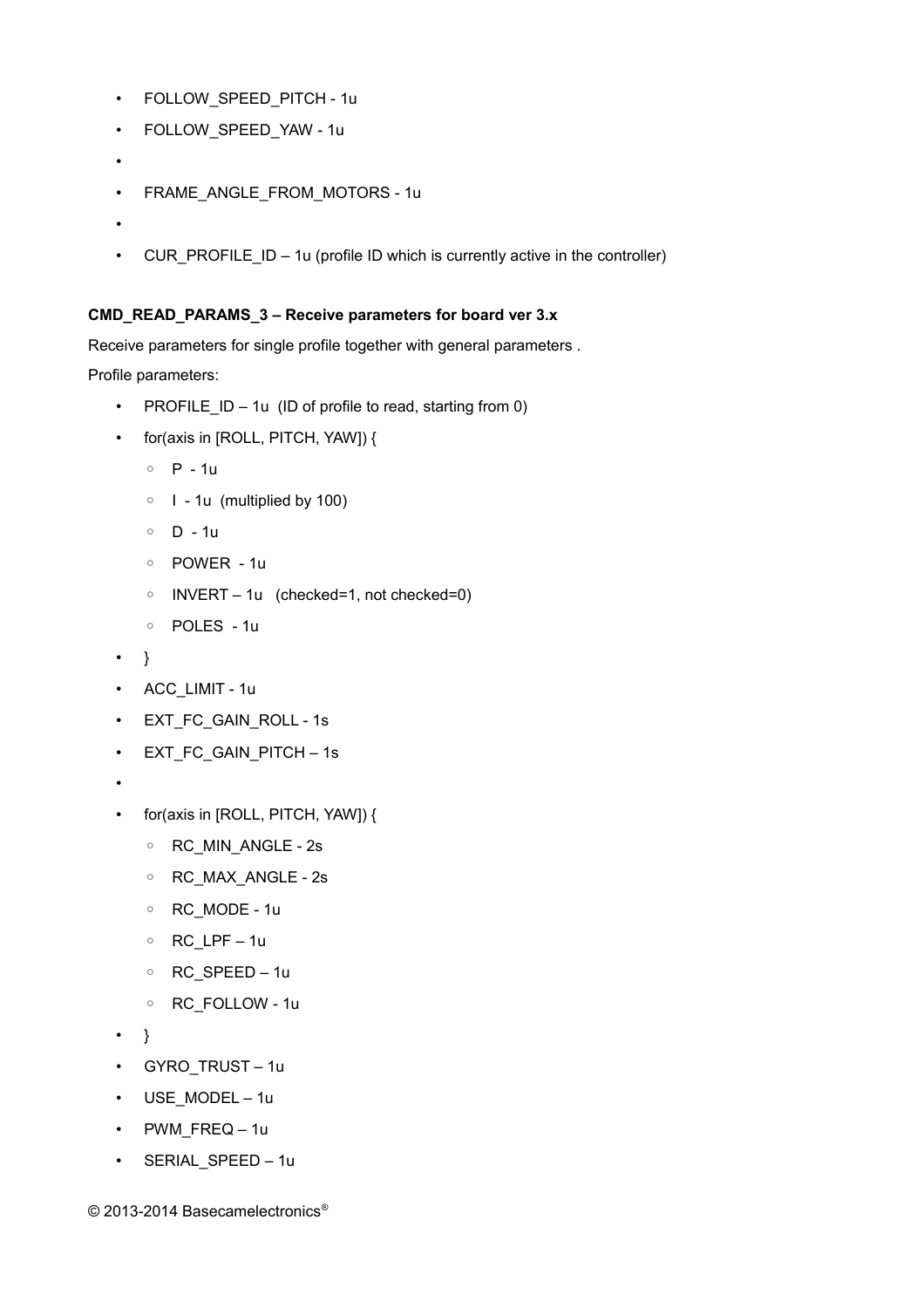- RC\_TRIM\_ROLL 1s
- RC\_TRIM\_PITCH 1s
- RC\_TRIM\_YAW 1s
- RC\_DEADBAND 1u
- RC\_EXPO\_RATE 1u
- RC\_VIRT\_MODE 1u
- •
- RC\_MAP\_ROLL 1u
- RC\_MAP\_PITCH 1u
- RC\_MAP\_YAW 1u
- RC\_MAP\_CMD 1u
- RC\_MAP\_FC\_ROLL 1u
- RC\_MAP\_FC\_PITCH 1u
- •
- RC\_MIX\_FC\_ROLL 1u
- RC\_MIX\_FC\_PITCH 1u
- •
- FOLLOW\_MODE 1u
- FOLLOW\_DEADBAND 1u
- FOLLOW\_EXPO\_RATE 1u
- FOLLOW\_OFFSET\_ROLL 1s
- FOLLOW OFFSET PITCH 1s
- FOLLOW\_OFFSET\_YAW 1s
- •
- AXIS\_TOP 1s
- AXIS RIGHT 1s
- FRAME AXIS TOP 1s
- FRAME AXIS RIGHT 1s
- FRAME\_IMU\_POS 1u
- GYRO\_LPF 1u
- GYRO\_SENS 1u
- I2C\_INTERNAL\_PULLUPS 1u
- SKIP\_GYRO\_CALIB 1u
- •
- RC\_CMD\_LOW 1u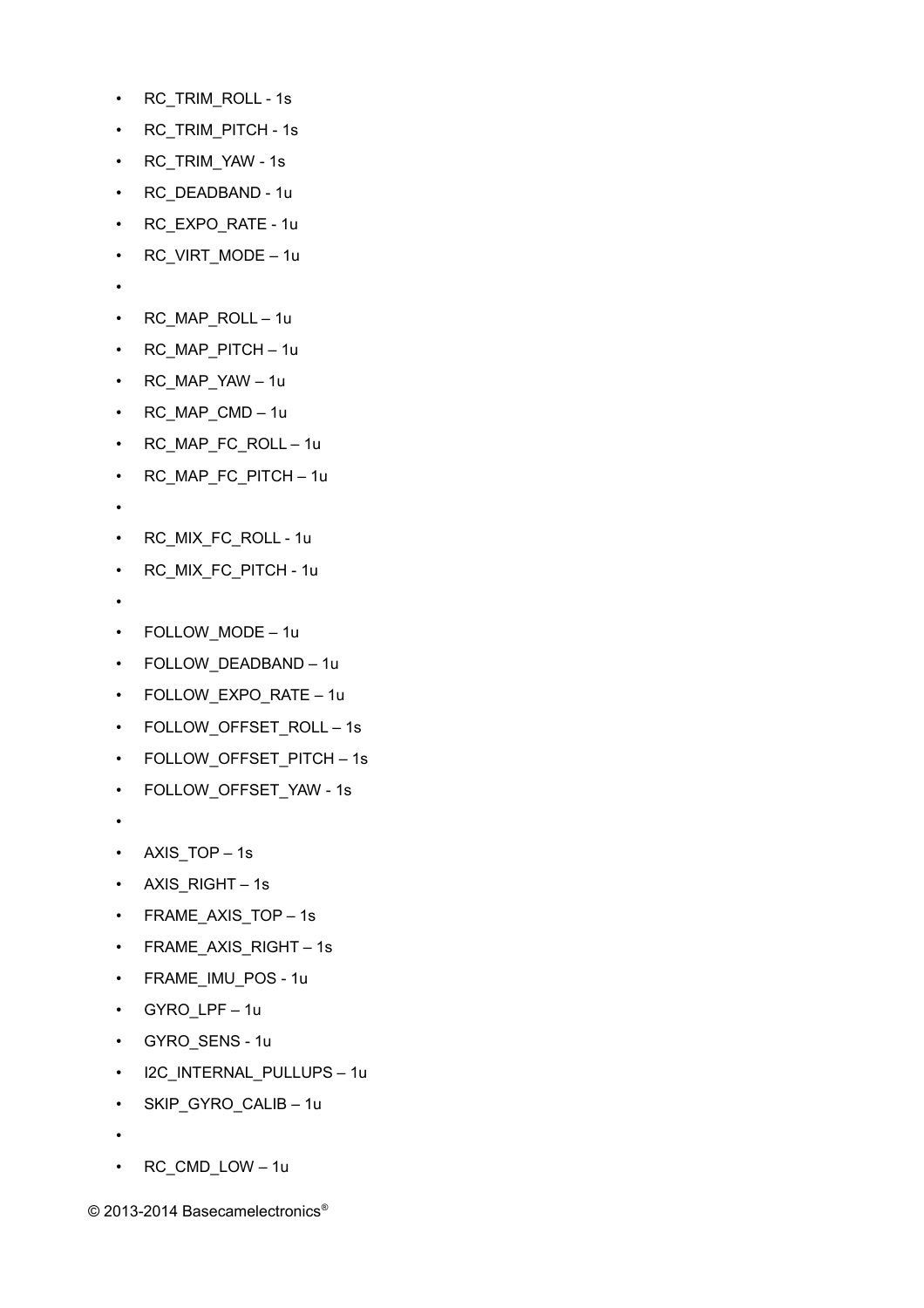- RC\_CMD\_MID 1u
- RC\_CMD\_HIGH 1u
- •
- MENU\_CMD\_1 1u
- MENU\_CMD\_2 1u
- MENU CMD 3 1u
- MENU CMD 4 1u
- MENU CMD 5 1u
- MENU CMD LONG 1u
- •
- OUTPUT\_ROLL 1u
- OUTPUT\_PITCH 1u
- OUTPUT\_YAW 1u
- •
- BAT\_THRESHOLD\_ALARM 2s
- BAT THRESHOLD MOTORS 2s
- BAT\_COMP\_REF 2s
- •
- BEEPER\_MODES 1u
- •
- FOLLOW\_ROLL\_MIX\_START 1u
- FOLLOW\_ROLL\_MIX\_RANGE 1u
- •
- BOOSTER\_POWER\_ROLL 1u
- BOOSTER POWER PITCH 1u
- BOOSTER\_POWER\_YAW 1u
- •
- FOLLOW\_SPEED\_ROLL 1u
- FOLLOW SPEED PITCH 1u
- FOLLOW\_SPEED\_YAW 1u
- •
- FRAME\_ANGLE\_FROM\_MOTORS 1u
- •
- RC\_MEMORY\_ROLL 2s
- RC\_MEMORY\_PITCH 2s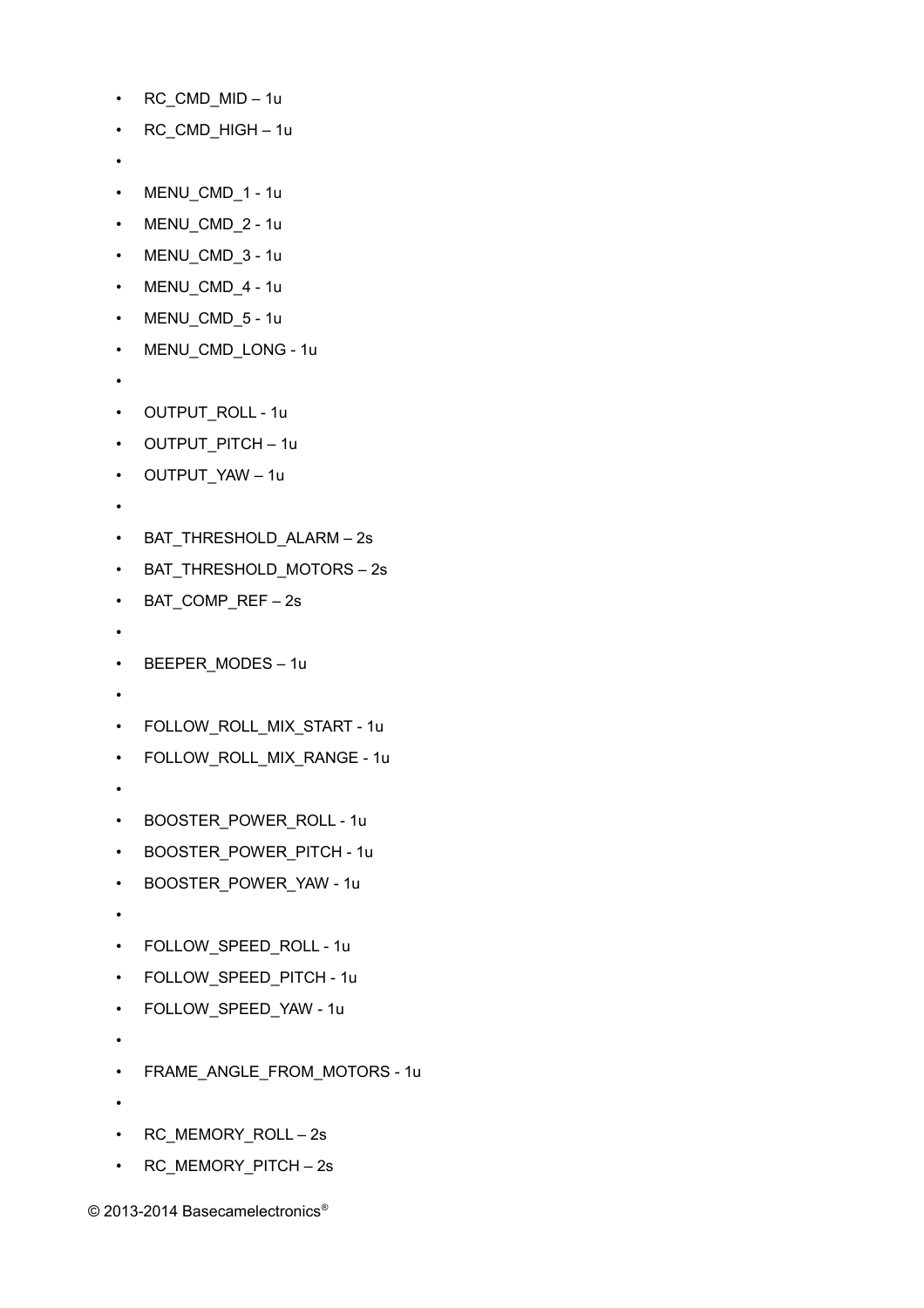- RC\_MEMORY\_YAW 2s
- •
- SERVO1\_OUT 1u
- SERVO2\_OUT 1u
- SERVO3 OUT 1u
- SERVO4 OUT 1u
- SERVO RATE 1u
- •
- ADAPTIVE PID ENABLED 1u
- ADAPTIVE\_PID\_THRESHOLD 1u
- ADAPTIVE\_PID\_RATE 1u
- ADAPTIVE\_PID\_RECOVERY\_FACTOR 1u
- •
- FOLLOW\_LPF\_ROLL 1u
- FOLLOW LPF PITCH 1u
- FOLLOW\_LPF\_YAW 1u
- •
- GENERAL\_FLAGS1 2u
- PROFILE\_FLAGS1 2u
- SPEKTRUM\_MODE 1u
- •
- RESERVED BYTES 2b
- •
- CUR\_IMU 1u (currently selected IMU)
- CUR\_PROFILE\_ID 1u (profile ID which is currently active in the controller)

#### **CMD\_READ\_PARAMS\_EXT – read extended set of params for board ver. 3.x**

- PROFILE  $ID 1u$  (ID of profile to read, starting from 0)
- for(1..3) {
	- NOTCH\_FREQ[3] 1u \* 3
	- NOTCH\_WIDTH[3] 1u \* 3
- }
- LPF\_FREQ[3]  $2u * 3$
- $\cdot$  FILTERS\_EN[3] 1u  $*$  3
- ENCODER\_OFFSET[3] 2s \* 3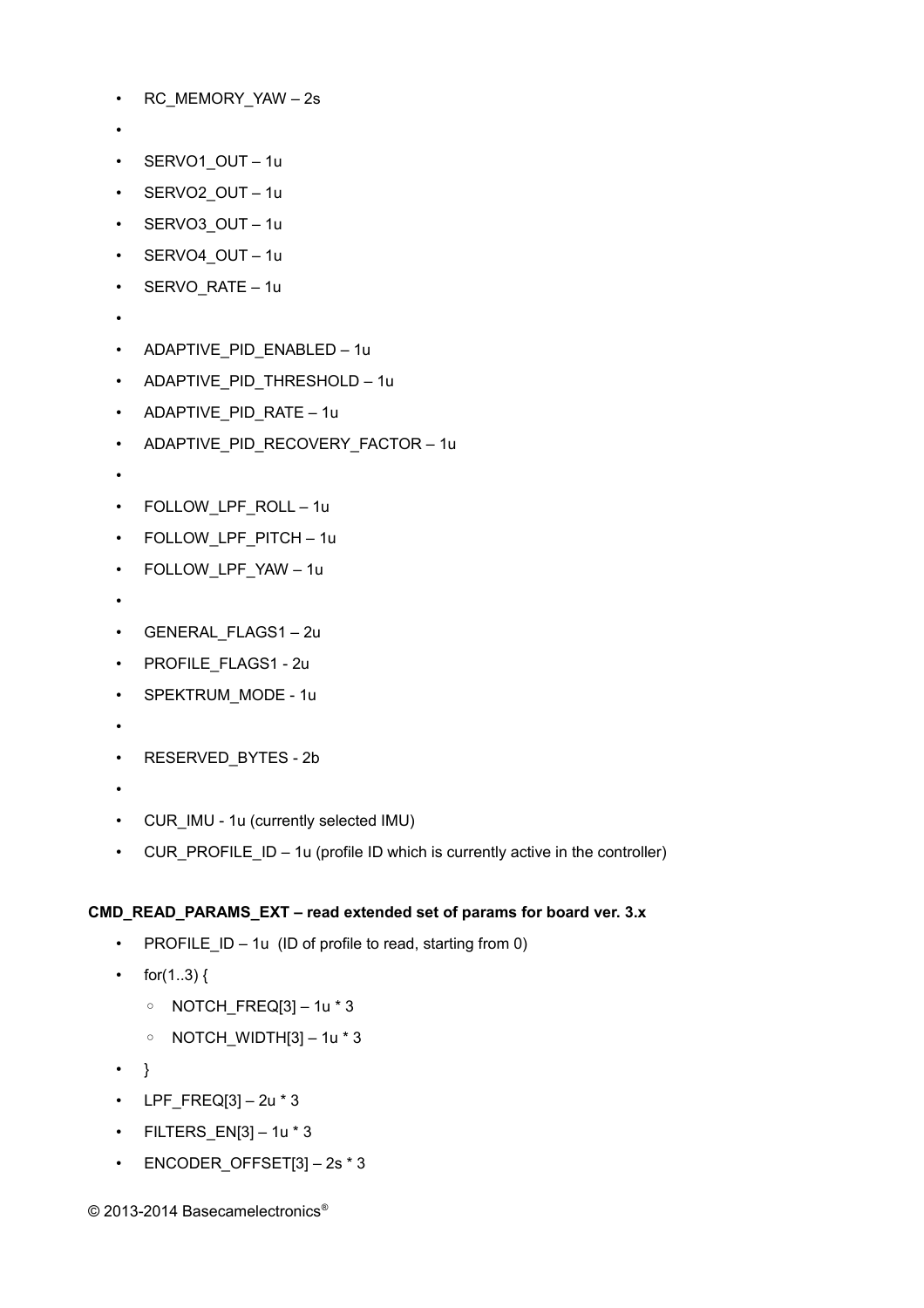- ENCODER FLD OFFSET[3] 2s \* 3
- ENCODER MANUAL SET TIME[3] 1u \* 3
- MOTOR HEATING FACTOR[3] 1u \* 3
- MOTOR\_COOLING\_FACTOR[3] 1u \* 3
- ENCODER TYPE 1u
- ENCODER CFG 1u
- RESERVED 1b
- MOTOR MAG LINK[3]  $1u * 3$
- MOTOR GEARING[3] 2u \* 3
- ENCODER\_LIMIT\_MIN[3] 1s \* 3
- ENCODER LIMIT  $MAX[3] 1s * 3$
- NOTCH1\_GAIN[3]  $-$  1u  $*$  3
- NOTCH2  $GAIN[3] 1u * 3$
- NOTCH3\_GAIN[3]  $-1u * 3$
- RESERVED 28b

#### **CMD\_REALTIME\_DATA - receive real-time data**

- for(axis in [ROLL, PITCH, YAW]) {
	- ACC 2s
	- GYRO 2s
- }
- •
- SERIAL\_ERROR\_CNT 2u
- ERROR\_CODE\_EXT 2u
- <RESERVED> 4b
- RC\_ROLL 2s
- RC\_PITCH 2s
- RC\_YAW 2s
- RC  $CMD 2s$
- EXT FC ROLL 2s
- EXT\_FC\_PITCH 2s
- ANGLE ROLL  $-2s$
- ANGLE PITCH 2s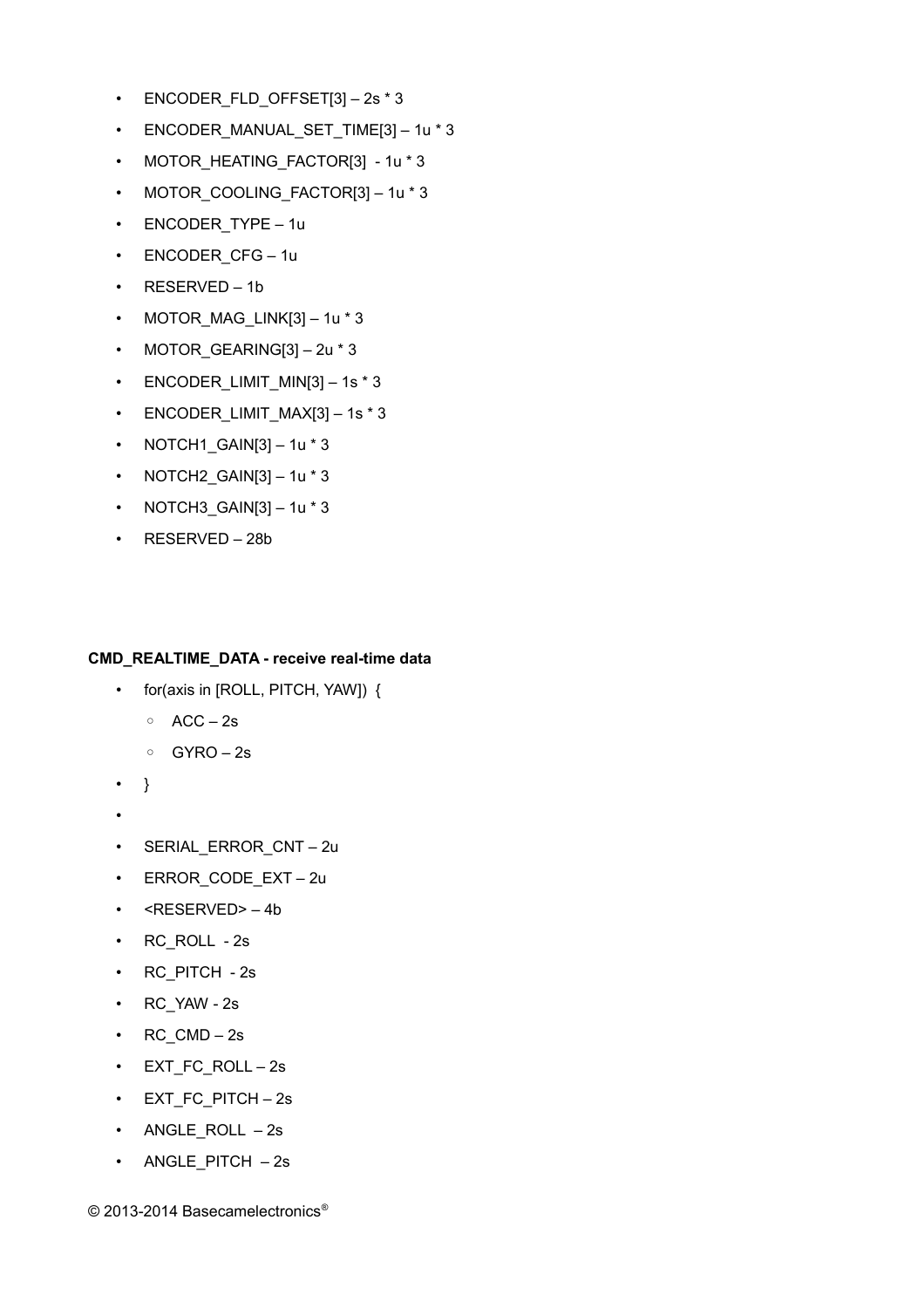- ANGLE\_YAW 2s
- RC ANGLE ROLL 2s
- RC\_ANGLE\_PITCH 2s
- RC\_ANGLE\_YAW 2s
- CYCLE\_TIME 2u
- I2C\_ERROR\_COUNT 2u
- ERROR\_CODE 1u
- BAT LEVEL 2u
- OTHER FLAGS 1u
- CUR\_PROFILE 1u

#### **CMD\_REALTIME\_DATA\_3 - receive real-time data for board ver.3.x**

- for(axis in [ROLL, PITCH, YAW]) {
	- ACC 2s
	- GYRO 2s
- }
- •
- $\cdot$  DEBUG1-2s
- DEBUG2 2s
- DEBUG3 2s
- $\cdot$  DEBUG4 2s
- RC\_ROLL 2s
- RC\_PITCH 2s
- RC\_YAW 2s
- $RC\_CMD 2s$
- EXT\_FC\_ROLL 2s
- EXT\_FC\_PITCH 2s
- ANGLE\_ROLL 2s
- ANGLE\_PITCH 2s
- ANGLE\_YAW 2s
- FRAME\_ANGLE\_ROLL 2s
- FRMAE\_ANGLE\_PITCH 2s
- FRAME\_ANGLE\_YAW 2s
- RC\_ANGLE\_ROLL 2s
- RC\_ANGLE\_PITCH 2s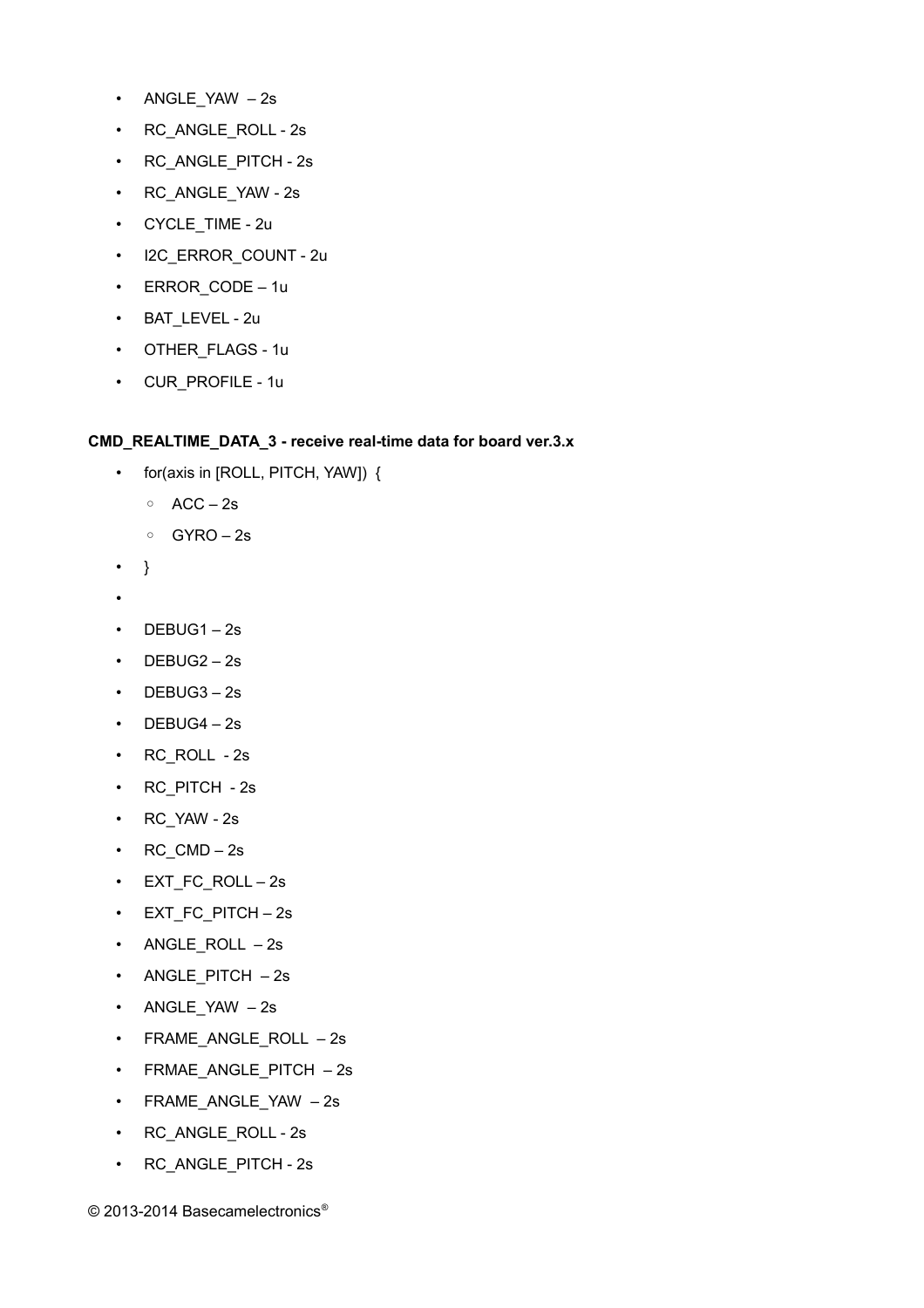- RC\_ANGLE\_YAW 2s
- CYCLE TIME 2u
- I2C\_ERROR\_COUNT 2u
- ERROR\_CODE 1u
- BAT LEVEL 2u
- OTHER FLAGS 1u
- CUR\_IMU 1u
- CUR\_PROFILE 1u
- MOTOR POWER ROLL 1u
- MOTOR POWER PITCH 1u
- MOTOR POWER YAW- 1u

#### **CMD\_CONFIRM – confirmation of previous command**

- $\cdot$  CMD 1u
- DATA depends on CMD

Board sends confirmation on commands: A, G, P, W, etc. DATA is empty unless mentioned in command description.

#### **CMD\_ERROR – error on executing previous command**

- ERROR CODE 1u
- ERROR\_DATA 4b

Data depends on error type.

#### **CMD\_GET\_ANGLES - Information about actual RC control state**

- for(axis in [ROLL, PITCH, YAW]) {
	- ANGLE 2s
	- RC\_ANGLE 2s
	- RC\_SPEED 2s
- }

#### **CMD\_READ\_PROFILE\_NAMES\_3 – receive profile names from EEPROM**

Each name is encoded in UTF-8 format and padded with '\0' character to 48 byte size

- PROFILE1 NAME 48b
- PROFILE2\_NAME 48b
- PROFILE3\_NAME 48b
- PROFILE4 NAME 48b
- PROFILE5 NAME 48b

**CMD\_GET\_PARAMS\_3 – receive information about configurable parameters: type, range, etc.**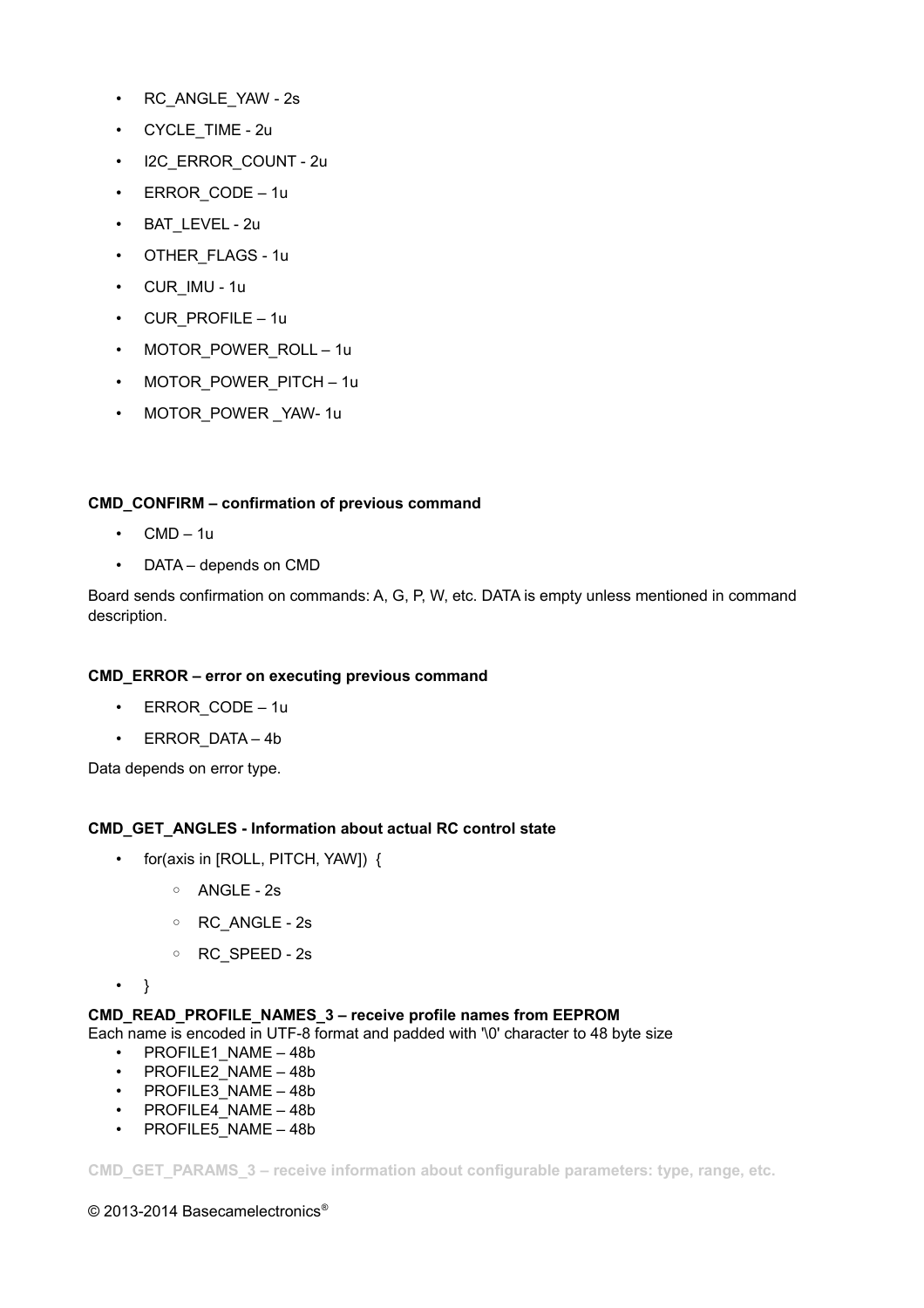#### **CMD\_I2C\_READ\_REG\_BUF – result of reading from I2C device (board ver. 3.x).**

• DATA – 1..255 byte, depends on the DATA\_LEN parameter in the request.

#### **CMD\_AUTO\_PID – progress of PID auto tuning**

- P $ROLL 1u$
- P\_PITCH 1u
- P $YAW 1u$
- $\cdot$  | ROLL 1u
- I\_PITCH 1u
- I\_YAW 1u
- D\_ROLL 1u
- $\cdot$  D PITCH 1u
- D\_YAW 1u
- RMS\_ERR\_R 2u
- $F$ REQ  $R 2u$
- RMS\_ERR\_P-2u
- $F$ REQ  $P 2u$
- RMS ERR Y 2u
- FREQ  $Y 2u$
- RESERVED 36b

#### **CMD\_DEBUG\_VARS\_INFO\_3 – receive specification of the debug variables**

- DEBUG VARS NUM 1u number of debug vars
- for(i=0; i<DEBUG\_VARS\_NUM; i++) {
	- VAR\_NAME string
	- VAR\_TYPE 1u (see definitions below)
	- RESERVED 2b
- }

#### **CMD\_DEBUG\_VARS\_3 – values of some variables reflecting a state of the system.**

A set and an order of variables is not strictly defined, and may vary depending on the firmware version. Use *CMD\_DEBUG\_VARS\_INFO\_3* to get a specification of the variables.

- for(i=0; i<DEBUG\_VARS\_NUM; i++) {
	- VAR\_VALUE <size and type from CMD\_DEBUG\_VARS\_INFO\_3 structure>

}

#### **CMD\_READ\_EXTERNAL\_DATA –** receive user data, stored in the EEPROM

 $\cdot$  data – 128b

#### **CMD\_READ\_ADJ\_VARS\_CFG – receive configuration of mapping of control inputs to adjustable variables**

There are 10 "trigger" slots and 15 "analog" slots. "Trigger" type is used to execute action depending on the RC signal level, where full range is split into 5 levels (see [Available actions\)](#page-22-0). "Analog" type is used to adjust parameter by RC signal. MIN\_VAL and MAX\_VAL specify a working range, that is combined with the native range of particular parameter (see [List of available parameters\)](#page-33-0)

for( $i=0$ ;  $i<10$ ;  $i++$ ) {

- SRC CH 1u
- ACTION1 1u
- ACTION2 1u
- ACTION3 1u
- ACTION4 1u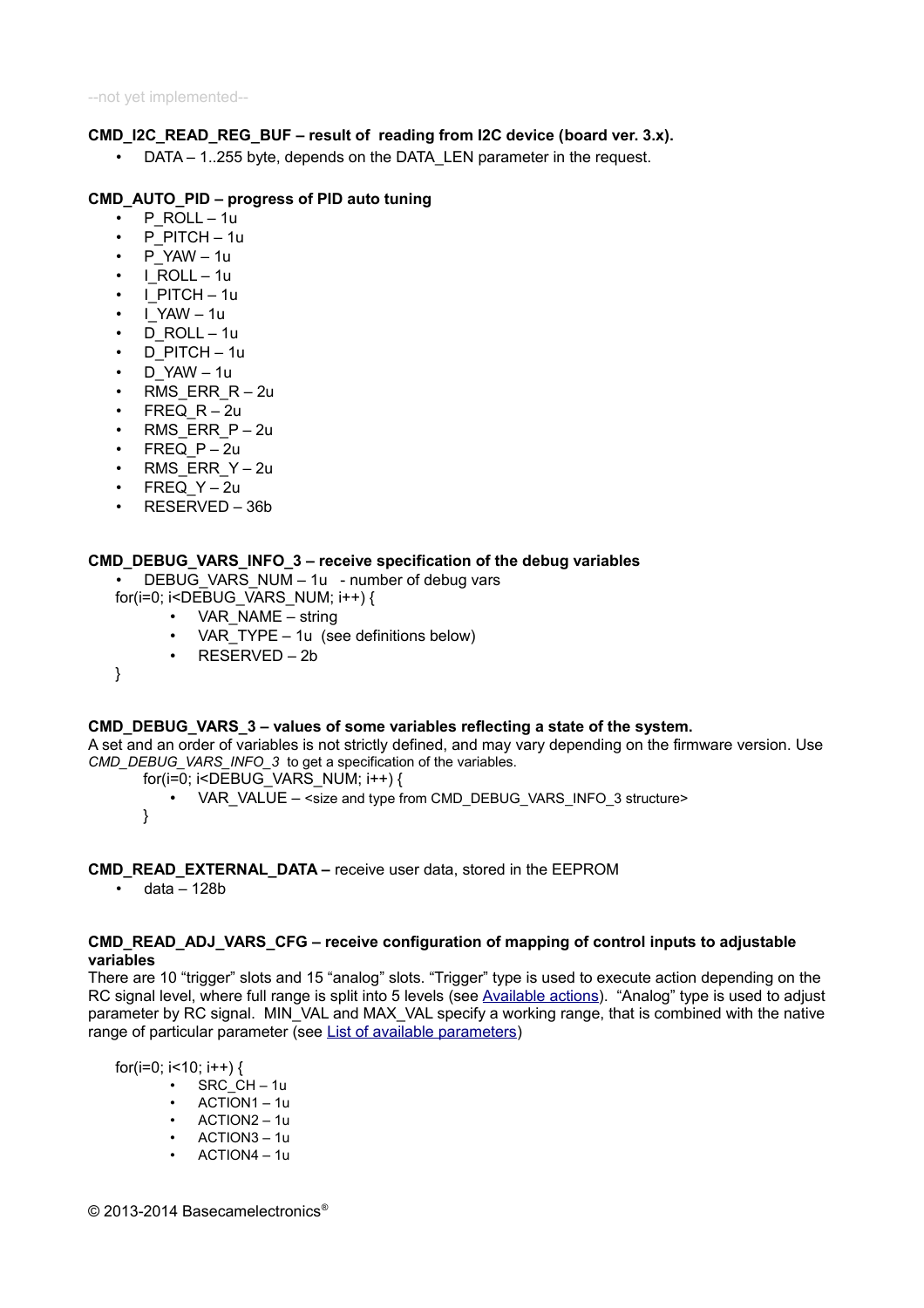```
• ACTION5 – 1u
}
for(i=0; i<15; i++) {
       \cdot SRC_CH – 1u
           • PARAM_ID – 1u
       • MIN VAL - 1uMAX VAL – 1u
}
\cdot RESERVED – 8b
```
#### **CMD\_RESET – notification on device reset**

Device sent this command when goes to reset. There is a delay 1000ms after this command is sent. External application can free up resources and properly close the serial connection.

#### **CMD\_EEPROM\_READ – receive block of data from EEPROM at the specified address.**

- ADDR 4u, 64-byte aligned
- DATA any size, as specified in the CMD\_EEPROM\_READ outgoing command.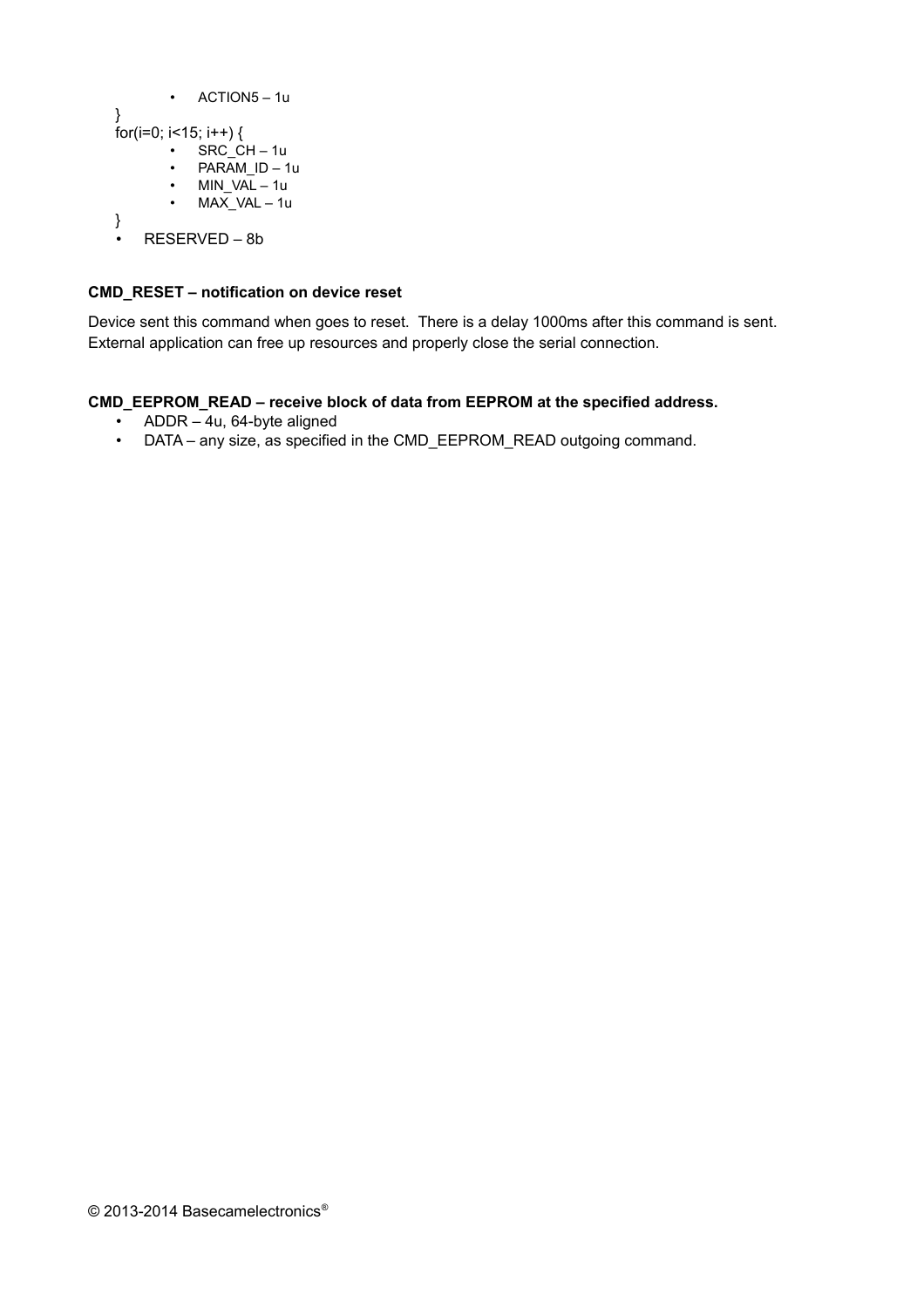## **Outgoing command**

**CMD\_BOARD\_INFO – request version information**

**CMD\_REALTIME\_DATA – request real-time data**

**CMD\_CALIB\_ACC – calibrate accelerometer**

**CMD\_CALIB\_EXT\_GAIN – calibrate EXT\_FC gains**

#### **CMD\_USE\_DEFAULTS – reset to factory defaults**

PROFILE\_ID – 1u – profile to reset, 0..NUM\_PROFILE-1 Special values: 253 – erase EEPROM 254 – reset current profile

**CMD\_CALIB\_POLES – calibrate poles and direction**

#### **CMD\_READ\_PARAMS – request parameters from the board CMD\_READ\_PARAMS\_3 – for board ver 3.x CMD\_READ\_PARAMS\_EXT – for board ver. 3.x, extended params**

• PROFILE  $ID - 1u - profile to load$ 

**CMD\_WRITE\_PARAMS - write parameters to board and saves to EEPROM CMD\_WRITE\_PARAMS\_3 – for board ver. 3.x CMD\_WRITE\_PARAMS\_EXT – for board ver. 3.x, extended params** Data structure is the same as for corresponding CMD\_READ\_PARAMS\_xx incoming command.

#### **CMD\_RESET – reset device**

- CONFIRM\* 1u
- DELAY\_MS\* 2u

\* Without parameters, device goes to reset without delay and confirmation. If CONFIRM=1, command CMD\_RESET will be sent back, and after 1000ms device will be reset. External application can free up resources and properly close the serial connection.

#### **CMD\_CALIB\_OFFSET – calibrate follow offset**

#### **CMD\_CALIB\_BAT - calibrate battery (voltage sensor)**

• ACTUAL\_VOLTAGE - 2u

#### **CMD\_CONTROL – control gimbal movement**

• CONTROL MODE – 1u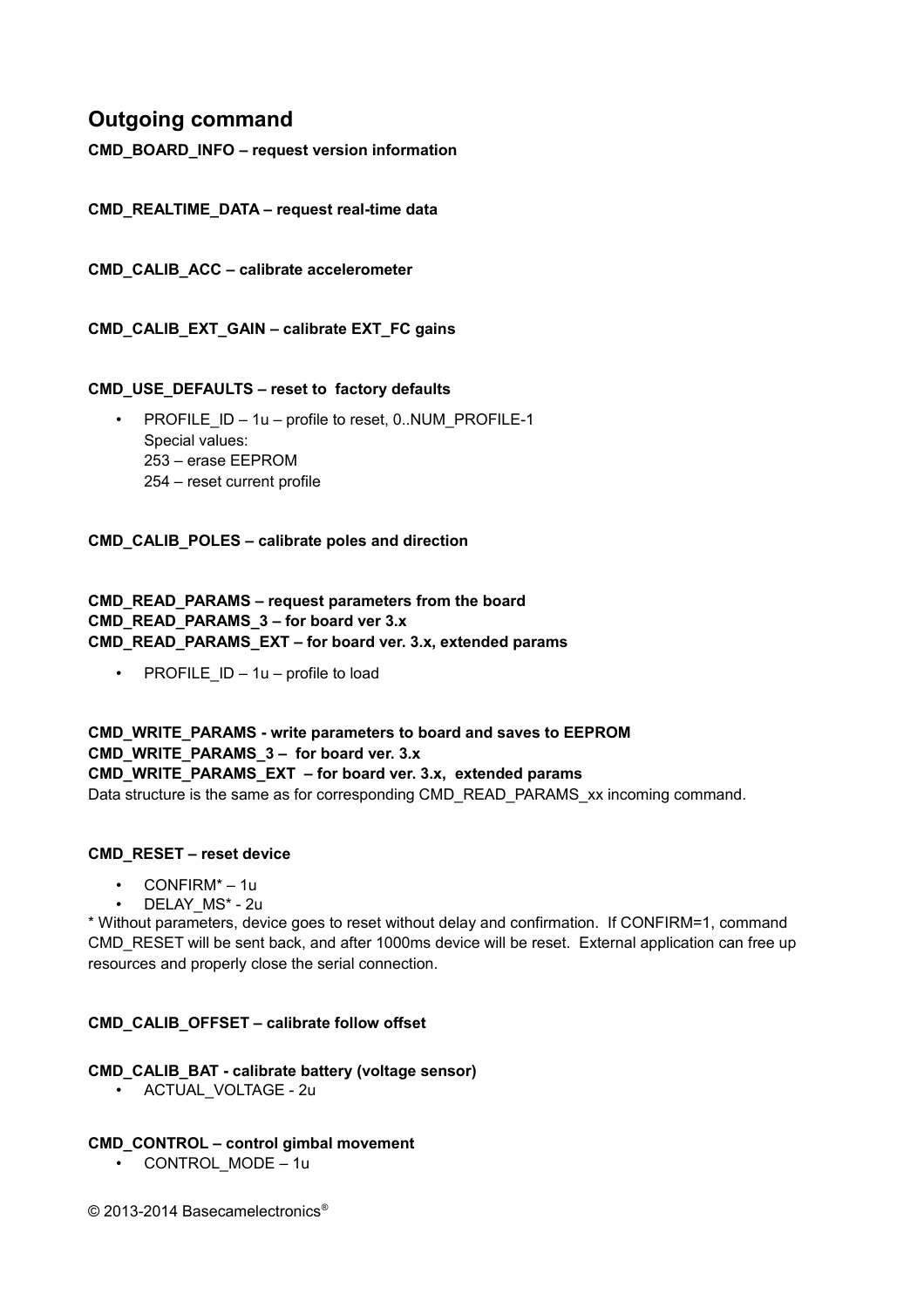- $\cdot$  SPEED ROLL 2s
- ANGLE ROLL 2s
- SPEED PITCH 2s
- ANGLE\_PITCH 2s
- SPEED\_YAW 2s
- ANGLE\_YAW 2s

#### **CMD\_TRIGGER\_PIN - trigger output pin**

- PIN ID 1u
- STATE 1u

Confirmation is sent only if pin is not used for input and is really triggered.

#### **CMD\_MOTORS\_ON - switch motors ON**

Confirmation send 'M'

**CMD\_MOTORS\_OFF - switch motors OFF**

Confirmation send 'm'

**CMD\_EXECUTE\_MENU - execute menu command**

• CMD\_ID - 1u

#### **CMD\_HELPER\_DATA – pass helper data**

- FRAME\_ACC\_X 2s
- FRAME\_ACC\_Y 2s
- FRAME ACC  $Z 2s$
- FRAME\_ANGLE\_ROLL 2s
- FRAME\_ANGLE\_PITCH 2s

**CMD\_GET\_ANGLES - Request information about angles and RC control state (board ver. 3.x)** See description for incoming command.

**CMD\_SELECT\_IMU\_3 – Select which IMU to configure (board ver. 3.x)**

• IMU TYPE – 1u

#### **CMD\_READ\_PROFILE\_NAMES\_3 – Request profile names stored in EEPROM (board ver. 3.x)**

### **CMD\_WRITE\_PROFILE\_NAMES\_3 – Writes profile names to EEPROM (board ver. 3.x)**

Each name is encoded in UTF-8 format and padded with '\0' character to 48 byte size

- PROFILE1 NAME 48b
- PROFILE2\_NAME 48b
- PROFILE3 NAME 48b
- PROFILE4 NAME 48b
- PROFILE5 NAME 48b

**CMD\_GET\_PARAMS\_3 – Request information about configurable parameters: type, range, current value (board ver. 3.x)** In response, board may send multiple CMD\_GET\_PARAMS\_3 commands if all data will not fit to single command.

--not yet implemented--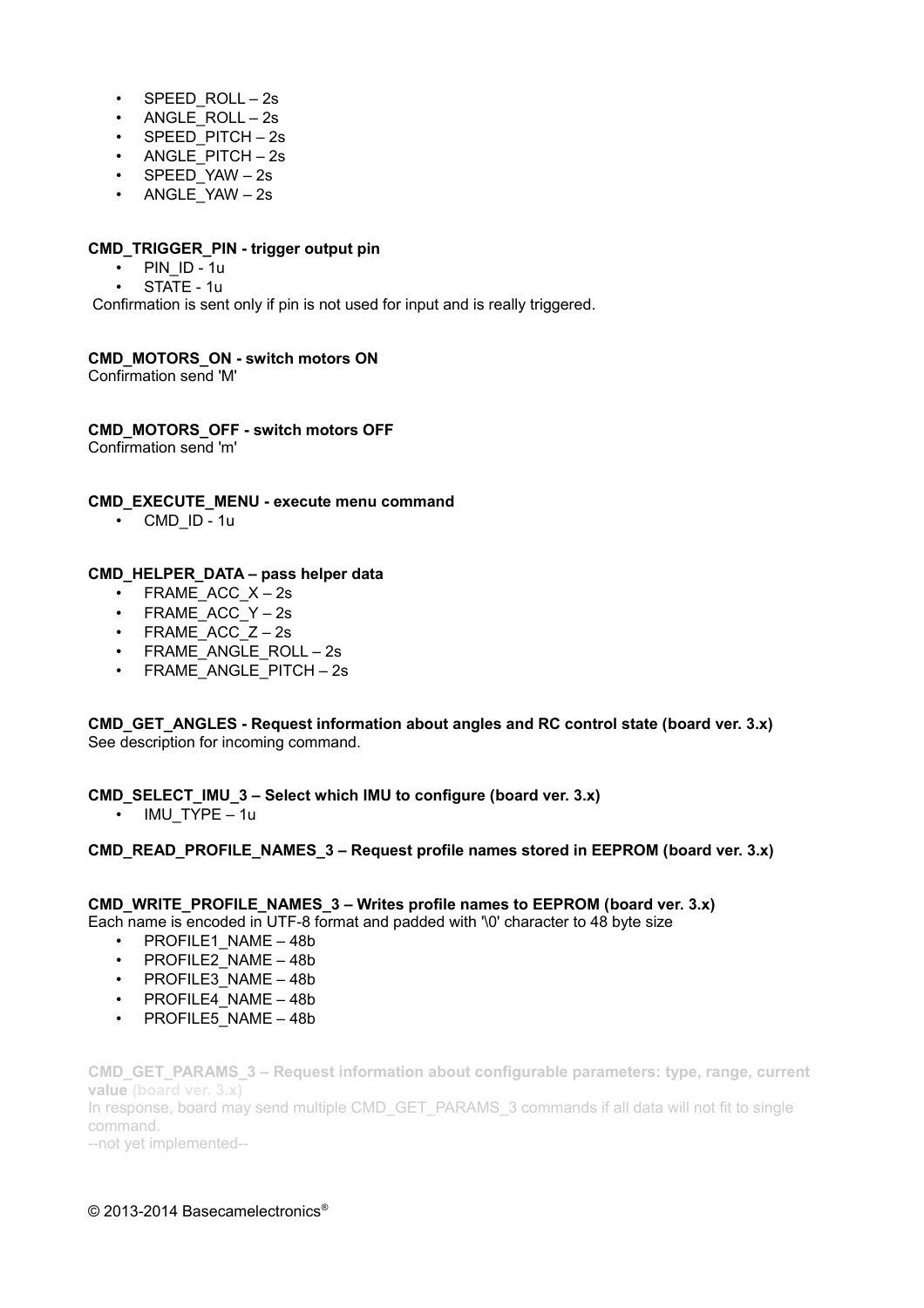**CMD\_SET\_ADJ\_VARS** – Change the value of selected parameter(s) (**board ver. 3.x)**

This command is intended to change parameters on-the-fly during system operation, and does not save parameters to EEPROM. You need to send CMD\_SAVE\_PARAMS\_3 to do this. [List of available parameters](#page-33-0) .

- NUM\_VARS 1u
- PARAM1\_ID 1u
- PARAM1\_VALUE 4s
- PARAM2\_ID 1u
- PARAM2\_VALUE 4s
- ...repeat for remaining parameters...

On success, confirmation is sent in response.

#### **CMD\_SAVE\_PARAMS\_3** – **Saves current params from volatile memory to EEPROM, to the active profile slot. (board ver. 3.x)**

#### **CMD\_AUTO\_PID** – **Starts automatic PID calibration (board ver. 3.x)**

- **PROFILE**  $ID 1u switch to this profile before start of calibration$
- CFG\_FLAGS 1u
- GAIN VS STABILITY 1u
- RESERVED 16b

#### **CMD\_SERVO\_OUT** – **Output PWM signal on the specified pins (board ver. 3.x).**

Although it takes 8 values, the real number of hardware outputs depends on board version and may be less.

- SERVO1\_TIME 2s shared with FC\_ROLL
- SERVO2\_TIME 2s shared with FC\_PITCH
- SERVO3 TIME 2s shared with RC\_PITCH
- SERVO4\_TIME 2s shared with AUX1
- SERVO5\_TIME 2s reserved
- SERVO6\_TIME 2s reserved
- SERVO7 TIME 2s reserved
- SERVO8 TIME 2s reserved

#### CMD\_I2C\_WRITE\_REG\_BUF – writes data to any device connected to I2C line (board ver. 3.x).

- DEVICE ADDR 1u, where 1..7<sup>th</sup> bits specify address, 0<sup>th</sup> bit selects I2C port: 0 for main (sensor) port, 1 for second (EEPROM) port
- REG ADDR 1u address of register
- $DATA 1.253$  bytes

On successful writing, confirmation CMD\_CONFIRM is sent in response.

#### **CMD\_I2C\_READ\_REG\_BUF – requests reading from any device connected to I2C line (board ver. 3.x).**

- DEVICE\_ADDR 1u, the same as for corresponding write command
- REG  $ADDR 1u$  address of register
- DATA LEN 1u length of the data to be read, 1..255

On successful reading, CMD\_I2C\_READ\_REG\_BUF command is sent in response.

#### **CMD\_BOOT\_MODE\_3 - restart system in the "bootloader" mode to load firmware**

#### **CMD\_DEBUG\_VARS\_INFO\_3 – request information about debug variables**

#### **CMD\_DEBUG\_VARS\_3 – request values of debug variables**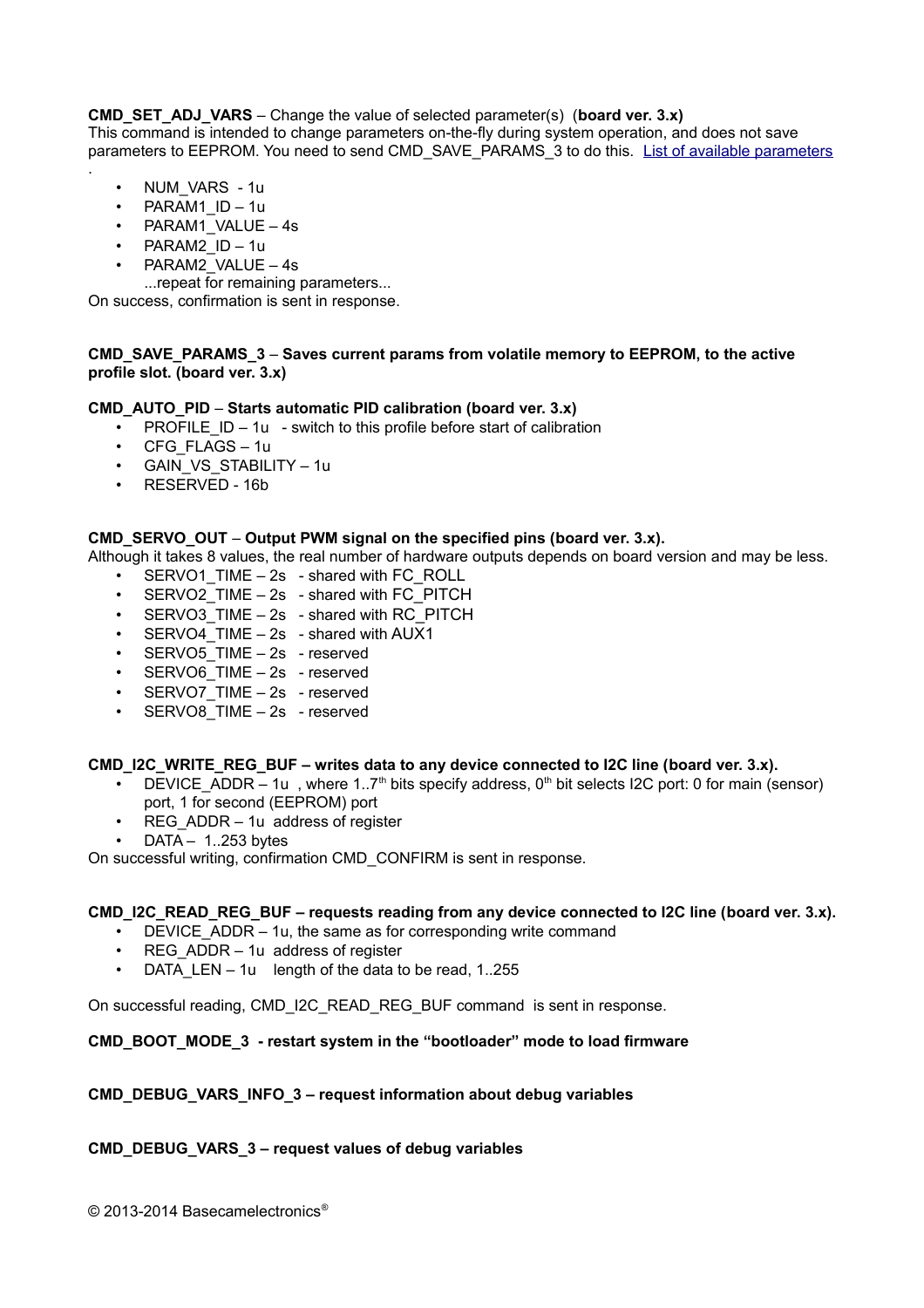#### **CMD\_WRITE\_EXTERNAL\_DATA – stores any user data to the dedicated area in the EEPROM**

• data – 128b

#### **CMD\_READ\_EXTERNAL\_DATA – request user data, stored in the EEPROM**

 $\cdot$  data – 128b

#### **CMD\_API\_VIRT\_CH\_CONTROL – update a state of 32 virtual channels that named "API\_VIRT\_CHXX" in the GUI**

These channels can be selected as RC source to control camera or to do other tasks.

- VAL  $CH1 2s$
- …
- VAL\_CH32 2s

#### **CMD\_READ\_ADJ\_VARS\_CFG – request configuration of mapping of control inputs to adjustable variables**

CMD\_READ\_ADJ\_VARS\_CFG incoming command is sent in response.

#### **CMD\_WRITE\_ADJ\_VARS\_CFG – writes configuration of mapping of control inputs to adjustable variables**

• Data format is the same as in corresponding CMD\_READ\_ADJ\_VARS\_CFG\_incoming command. On success, confirmation is sent in response.

#### **CMD\_EEPROM\_WRITE – writes a block of data to EEPROM to specified address**

- ADDR 4u, 64-byte aligned
- DATA any size, 64-byte aligned

On success, confirmation CMD\_CONFIRM is sent with parameters CMD\_EEPROM\_WRITE, ADDR.

#### **CMD\_EEPROM\_READ – request a reading of block of data from EEPROM at the specified address and size.**

- ADDR 4u, 64-byte aligned
- SIZE 2u, 64-byte aligned

On success, CMD\_EEPROM\_READ is sent. See its description.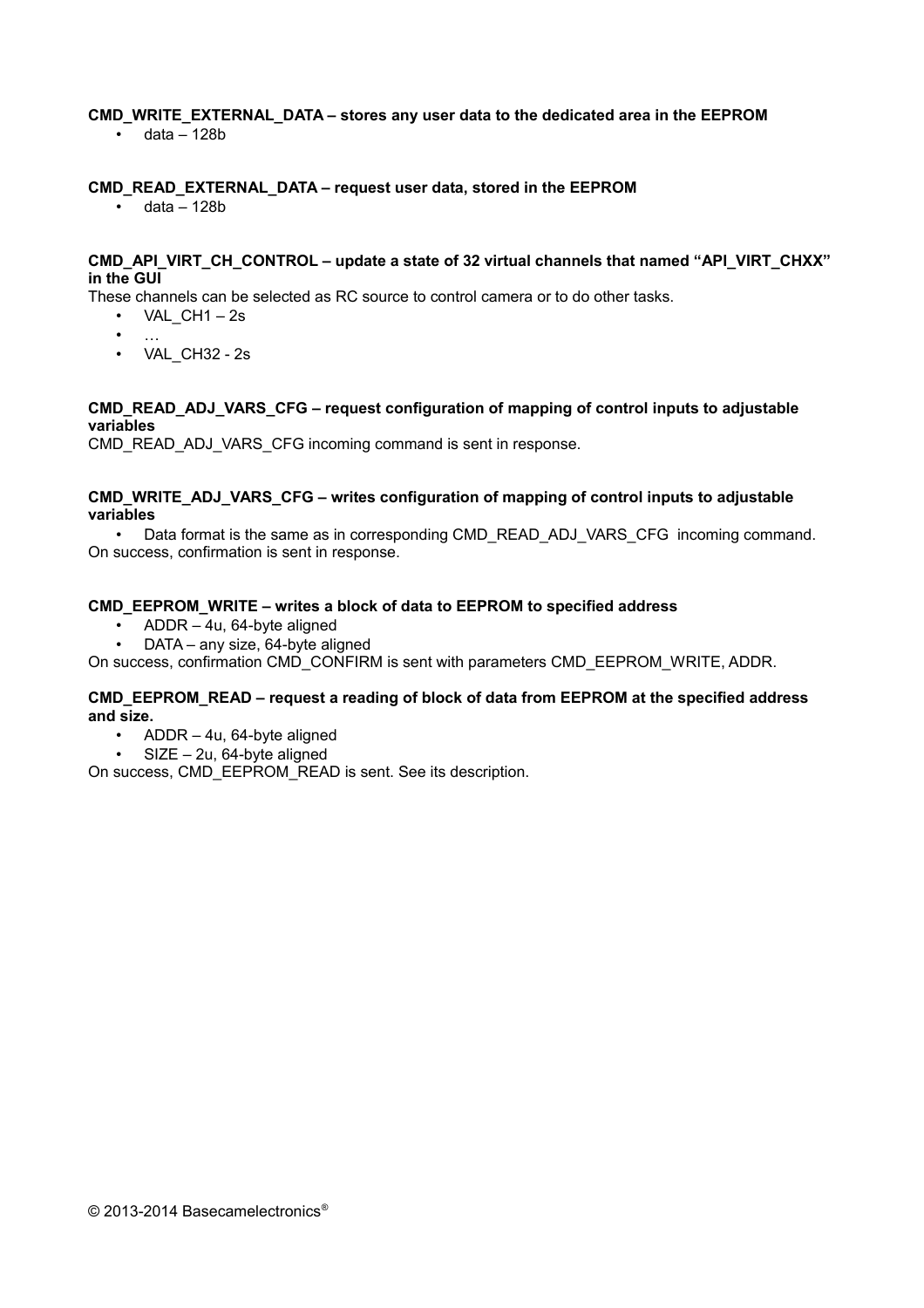## **Variables description and range**

| Name                              | Type   Min                           |             | Max          | Possible values, remarks                                                                                                                                    |  |  |  |  |
|-----------------------------------|--------------------------------------|-------------|--------------|-------------------------------------------------------------------------------------------------------------------------------------------------------------|--|--|--|--|
|                                   | CMD_BOARD_INFO - Version information |             |              |                                                                                                                                                             |  |  |  |  |
| <b>BOARD_VER</b>                  | 1u                                   |             |              | Multiplied by $10: 3.0 \Rightarrow 30$                                                                                                                      |  |  |  |  |
| FIRMWARE_VER                      | 2u                                   |             |              | major_ver = (int)(FIRMWARE_VER/1000);<br>minor ver = $(int)((FIRMWARE VER%1000)/10);$<br>beta_ver = FIRMWARE_VER%10;                                        |  |  |  |  |
| <b>BOARD_FEATURES</b>             | 2u                                   |             |              | Bit set:<br>BOARD_FEATURE_3AXIS = 1<br>BOARD_FEATURE_BAT_MONITORING = 2                                                                                     |  |  |  |  |
| CMD_READ_PARAMS, CMD_WRITE_PARAMS |                                      |             |              |                                                                                                                                                             |  |  |  |  |
| PROFILE_ID                        | 1u                                   |             |              | profile ID to read or write. To read or write current (active)<br>profile, specify 255. Possible values:<br>board ver $<$ 3.x: 02<br>board ver $>=3.x: 0.4$ |  |  |  |  |
| P                                 | 1u                                   | $\mathbf 0$ | 255          |                                                                                                                                                             |  |  |  |  |
| T                                 | 1u                                   | $\mathbf 0$ | 255          | divided by 100 when displayed in the GUI                                                                                                                    |  |  |  |  |
| D                                 | 1u                                   | $\pmb{0}$   | 255          |                                                                                                                                                             |  |  |  |  |
| <b>POWER</b>                      | 1u                                   | $\mathbf 0$ | 255          |                                                                                                                                                             |  |  |  |  |
| <b>INVERT</b>                     | 1u                                   | $\mathbf 0$ | $\mathbf{1}$ |                                                                                                                                                             |  |  |  |  |
| <b>POLES</b>                      | 1u                                   | $\pmb{0}$   | 255          |                                                                                                                                                             |  |  |  |  |
| ACC_LIMITER                       | 1u                                   | 0           | 200          | Multiplied by 5 when displayed in the GUI. 0 - disabled                                                                                                     |  |  |  |  |
| EXT_FC_GAIN                       | 1s                                   | $-127$      | 127          |                                                                                                                                                             |  |  |  |  |
| RC_MIN_ANGLE                      | 2s                                   | $-180$      | 180          |                                                                                                                                                             |  |  |  |  |
| RC_MAX_ANGLE                      | 2s                                   | $-180$      | 180          |                                                                                                                                                             |  |  |  |  |
| RC_MODE                           | 1u                                   |             |              | $02$ bits - mode:<br>RC MODE ANGLE = $\theta$<br>$RC_MODE_SPEED = 1$<br>3rd bit - control is inverted, if set to 1                                          |  |  |  |  |
| RC LPF                            | 1u                                   | 0           | 16           |                                                                                                                                                             |  |  |  |  |
| RC_SPEED                          | 1u                                   | 0           | 255          |                                                                                                                                                             |  |  |  |  |
| RC_FOLLOW                         | 1u                                   | $-127$      | 127          | ROLL, PITCH: this value specify follow rate<br>for flight controller.<br>YAW: if value != 0, "follow motor" mode is<br>enabled.                             |  |  |  |  |
| GYRO_TRUST                        | 1u                                   | 0           | 255          |                                                                                                                                                             |  |  |  |  |
| USE_MODEL                         | 1u                                   | 0           | $\mathbf{1}$ |                                                                                                                                                             |  |  |  |  |
| PWM_FREQ                          | 1u                                   |             |              | $PWM_FREG_LOW = 0$                                                                                                                                          |  |  |  |  |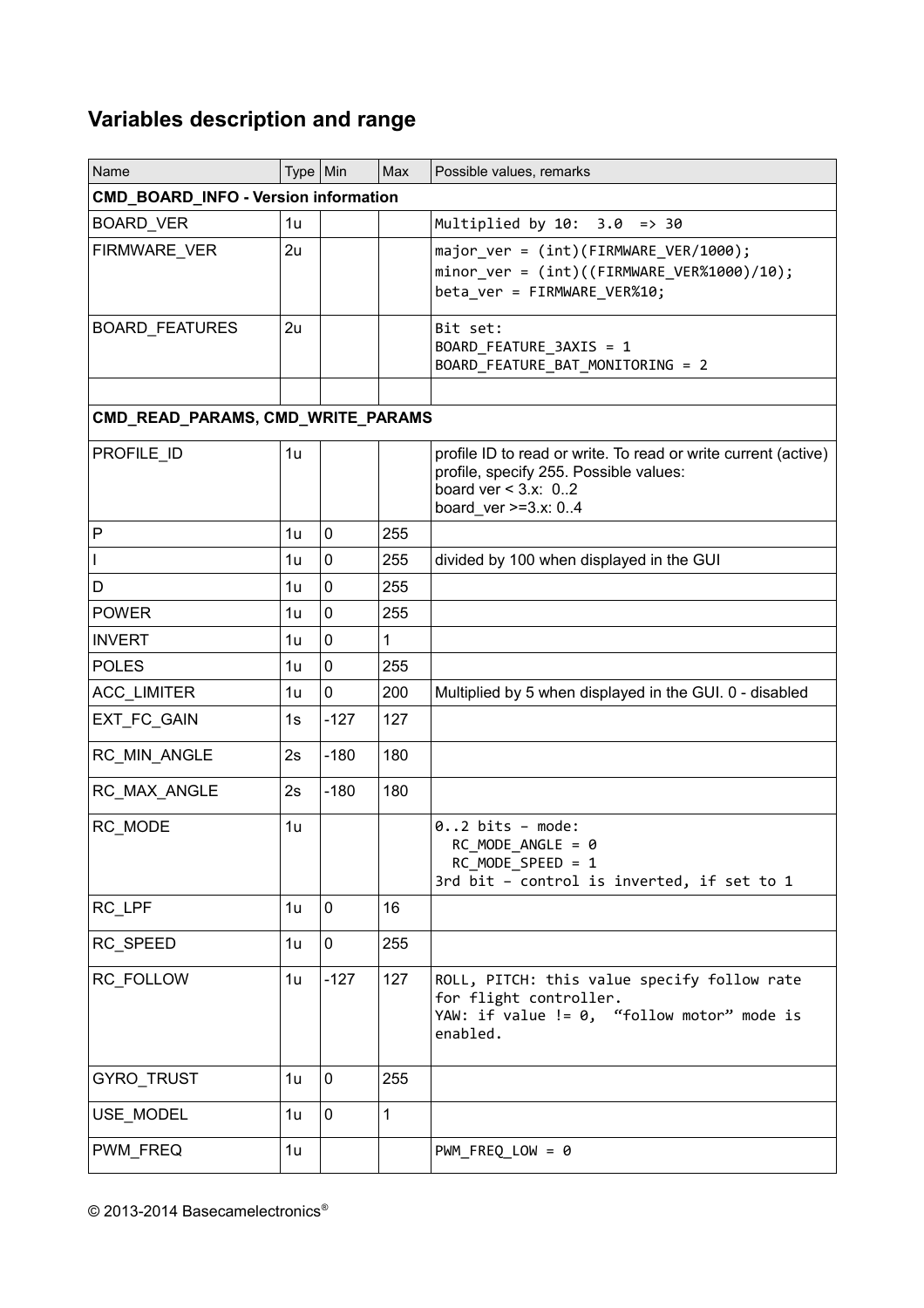|                                                                                              |                |        |     | PWM_FREQ_HIGH = 1<br>PWM_FREQ_ULTRA_HIGH = 2 (BOARD_VER>=30)                                                                                                                                                                                                                                                                                                                                                                                                                                                                                                                                                                                                                                           |
|----------------------------------------------------------------------------------------------|----------------|--------|-----|--------------------------------------------------------------------------------------------------------------------------------------------------------------------------------------------------------------------------------------------------------------------------------------------------------------------------------------------------------------------------------------------------------------------------------------------------------------------------------------------------------------------------------------------------------------------------------------------------------------------------------------------------------------------------------------------------------|
| SERIAL_SPPED                                                                                 | 1u             |        |     | $115200 = 0$<br>$57600 = 1$<br>$38400 = 2$<br>$19200 = 3$<br>$9600 = 4$                                                                                                                                                                                                                                                                                                                                                                                                                                                                                                                                                                                                                                |
| RC_TRIM_ROLL<br>RC TRIM PITCH<br>RC_TRIM_YAW                                                 | 1s             | $-127$ | 127 |                                                                                                                                                                                                                                                                                                                                                                                                                                                                                                                                                                                                                                                                                                        |
| RC_DEADBAND                                                                                  | 1 <sub>u</sub> | 0      | 255 |                                                                                                                                                                                                                                                                                                                                                                                                                                                                                                                                                                                                                                                                                                        |
| RC_EXPO_RATE                                                                                 | 1u             | 0      | 100 |                                                                                                                                                                                                                                                                                                                                                                                                                                                                                                                                                                                                                                                                                                        |
| RC_VIRT_MODE                                                                                 | 1 <sub>u</sub> |        |     | Mode of RC_ROLL input pin operation:<br>RC VIRT MODE NORMAL = 0<br>RC VIRT MODE CPPM = 1<br>$RC_VIRT_MODE_SBUS = 2 (BOARD_VER >= 30)$<br>$RC_VIRT_MODE_SPEKTRUM = 3 (BOARD_VER >= 30)$<br>RC VIRT MODE API = 10 (BOARD VER $>=$ 30)                                                                                                                                                                                                                                                                                                                                                                                                                                                                    |
| RC_MAP_ROLL<br>RC_MAP_PITCH<br>RC_MAP_YAW<br>RC_MAP_CMD<br>RC MAP FC ROLL<br>RC_MAP_FC_PITCH | 1u             |        |     | Assigns pin input or virtual channel (in<br>serial modes), and specifies input mode.<br>$INPUTNO = 0$<br><b>PWM source</b><br>$RC_$ INPUT_ROLL = 1<br>RC_INPUT_PITCH = 2<br>$EXT_FC_INPUT_ROLL = 3$<br>EXT_FC_INPUT_PITCH = 4<br>$RC\_INPUT_YAW = 5 (BOARD_VER >= 30)$<br>Analog source<br>Input number + 32 ( $5th$ bit is set)<br>BOARD_VER < 30:<br>RC INPUT ROLL = 33<br>RC_INPUT_PITCH = 34<br>$EXT$ FC_INPUT_ROLL = 35<br>EXT_FC_INPUT_PITCH = 36<br>BOARD_VER >= 30:<br>$ADC1 = 33$<br>$ADC = 34$<br>$ADC3 = 35$<br>RC Serial source (CPPM/SBUS/SPEKTRUM):<br>Virtual channel $(131) + 64$ $(6th bit is set)$<br>API Virtual control source<br>Virtual channel $(131) + 128$ $(7th$ bit is set) |
| RC_MIX_FC_ROLL<br>RC_MIX_FC_PITCH                                                            | 1u             |        |     | Add FC channel to selected RC channels with<br>given rate.<br>bits 05: mix rate. For example,<br>0 - no mix (100% RC)                                                                                                                                                                                                                                                                                                                                                                                                                                                                                                                                                                                  |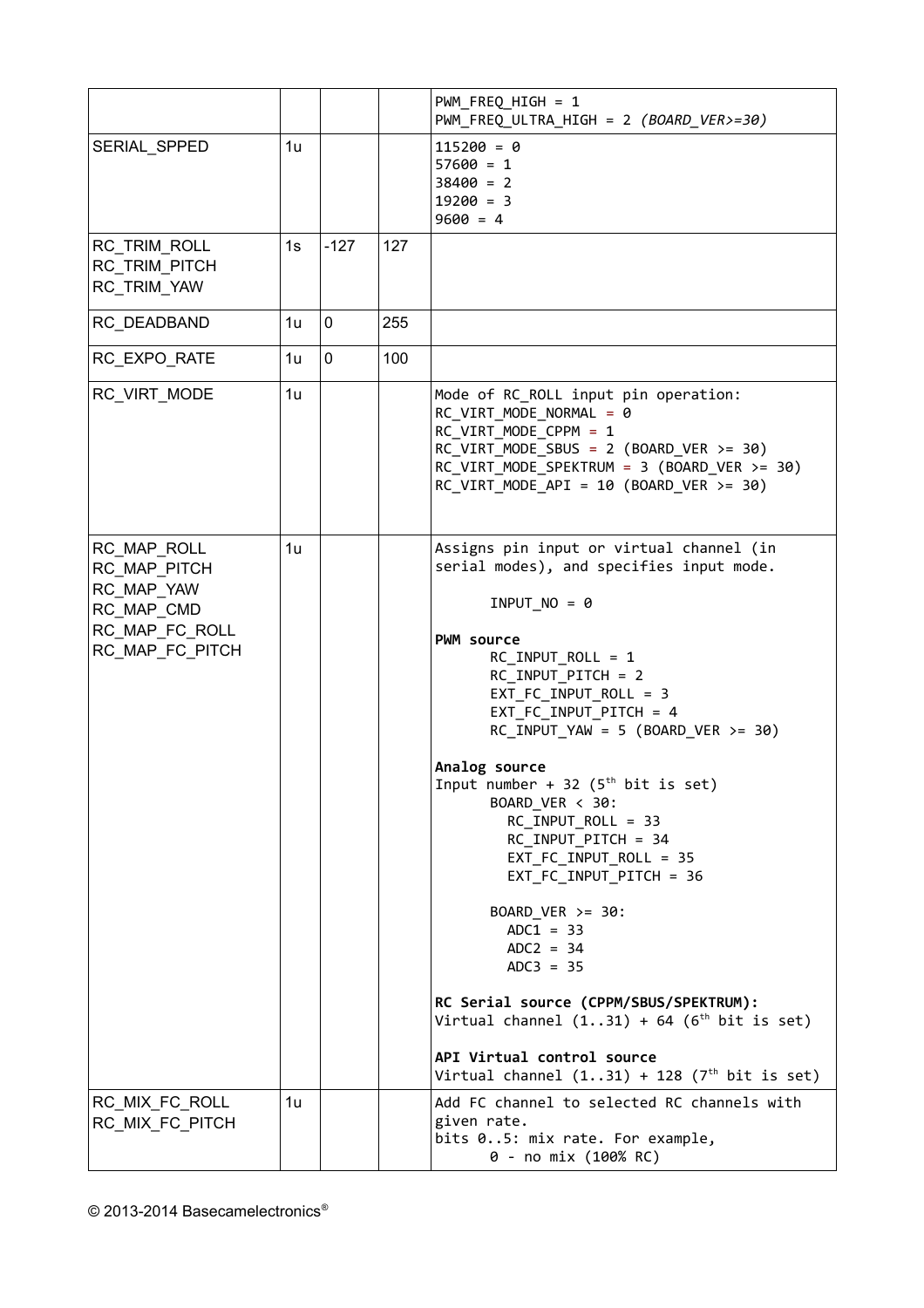<span id="page-22-0"></span>

|                                                                         |                |        |              | 32 - 50% RC, 50% FC,<br>63 - 0% RC, 100% FC<br>bits 6,7: target RC channel<br>$0 - no mix$<br>$1 - ROLL$<br>2 - PITCH<br>$3 - YAW$                                                                                                                                                                                                                                            |
|-------------------------------------------------------------------------|----------------|--------|--------------|-------------------------------------------------------------------------------------------------------------------------------------------------------------------------------------------------------------------------------------------------------------------------------------------------------------------------------------------------------------------------------|
| FOLLOW_MODE                                                             | 1u             |        |              | FOLLOW_MODE_DISABLED=0<br>FOLLOW_MODE_FC=1<br>FOLLOW MODE PITCH=2                                                                                                                                                                                                                                                                                                             |
| FOLLOW_DEADBAND                                                         | 1u             | 0      | 255          |                                                                                                                                                                                                                                                                                                                                                                               |
| FOLLOW_EXPO_RATE                                                        | 1u             | 0      | 100          |                                                                                                                                                                                                                                                                                                                                                                               |
| FOLLOW_OFFSET_ROLL<br>FOLLOW OFFSET PITCH<br>FOLLOW_OFFSET_YAW          | 1s             | $-127$ | 127          |                                                                                                                                                                                                                                                                                                                                                                               |
| FOLLOW ROLL MIX ST<br><b>ART</b>                                        | 1u             | 0      | 90           |                                                                                                                                                                                                                                                                                                                                                                               |
| FOLLOW_ROLL_MIX_RA<br><b>NGE</b>                                        | 1u             | 0      | 90           |                                                                                                                                                                                                                                                                                                                                                                               |
| AXIS TOP<br><b>AXIS RIGHT</b><br>FRAME_AXIS_TOP<br>FRAME_AXIS_RIGHT     | 1s             |        |              | Main IMU and frame IMU orientation:<br>$X = 1$<br>$Y = 2$<br>$Z = 3$<br>$-X = -1$                                                                                                                                                                                                                                                                                             |
|                                                                         |                |        |              | $-Y = -2$<br>$-Z = -3$                                                                                                                                                                                                                                                                                                                                                        |
| FRAME_IMU_POS                                                           | 1u             |        |              | Location of the frame IMU:<br>FRAME IMU DISABLED = 0<br>FRAME_IMU_BELOW_YAW = 1<br>FRAME IMU ABOVE YAW = 2<br>FRAME IMU BELOW YAW PID SOURCE = 3                                                                                                                                                                                                                              |
| GYRO_LPF                                                                | 1 <sub>u</sub> | 0      | 5            | 0 means no LPF, 5 means LPF at maximum                                                                                                                                                                                                                                                                                                                                        |
| I2C_INTERNAL_PULLUP<br>S                                                | 1 <sub>u</sub> | 0      | $\mathbf{1}$ |                                                                                                                                                                                                                                                                                                                                                                               |
| SKIP_GYRO_CALIB                                                         | 1u             | 0      | $\mathbf{1}$ |                                                                                                                                                                                                                                                                                                                                                                               |
| RC_CMD_LOW<br>RC_CMD_MID<br>RC_CMD_HIGH<br>MENU_CMD_15<br>MENU_CMD_LONG | 1u             |        |              | Available actions:<br>MENU CMD NO = $\theta$<br>MENU CMD PROFILE1 = 1<br>MENU CMD PROFILE2 = 2<br>MENU_CMD_PROFILE3 = 3<br>MENU_CMD_SWAP_PITCH_ROLL = 4<br>MENU_CMD_SWAP_YAW_ROLL = 5<br>MENU_CMD_CALIB_ACC = 6<br>MENU_CMD_RESET = 7<br>MENU_CMD_SET_ANGLE = 8<br>MENU_CMD_CALIB_GYRO = 9<br>MENU_CMD_MOTOR_TOGGLE = 10<br>MENU CMD MOTOR ON = 11<br>MENU_CMD_MOTOR_OFF = 12 |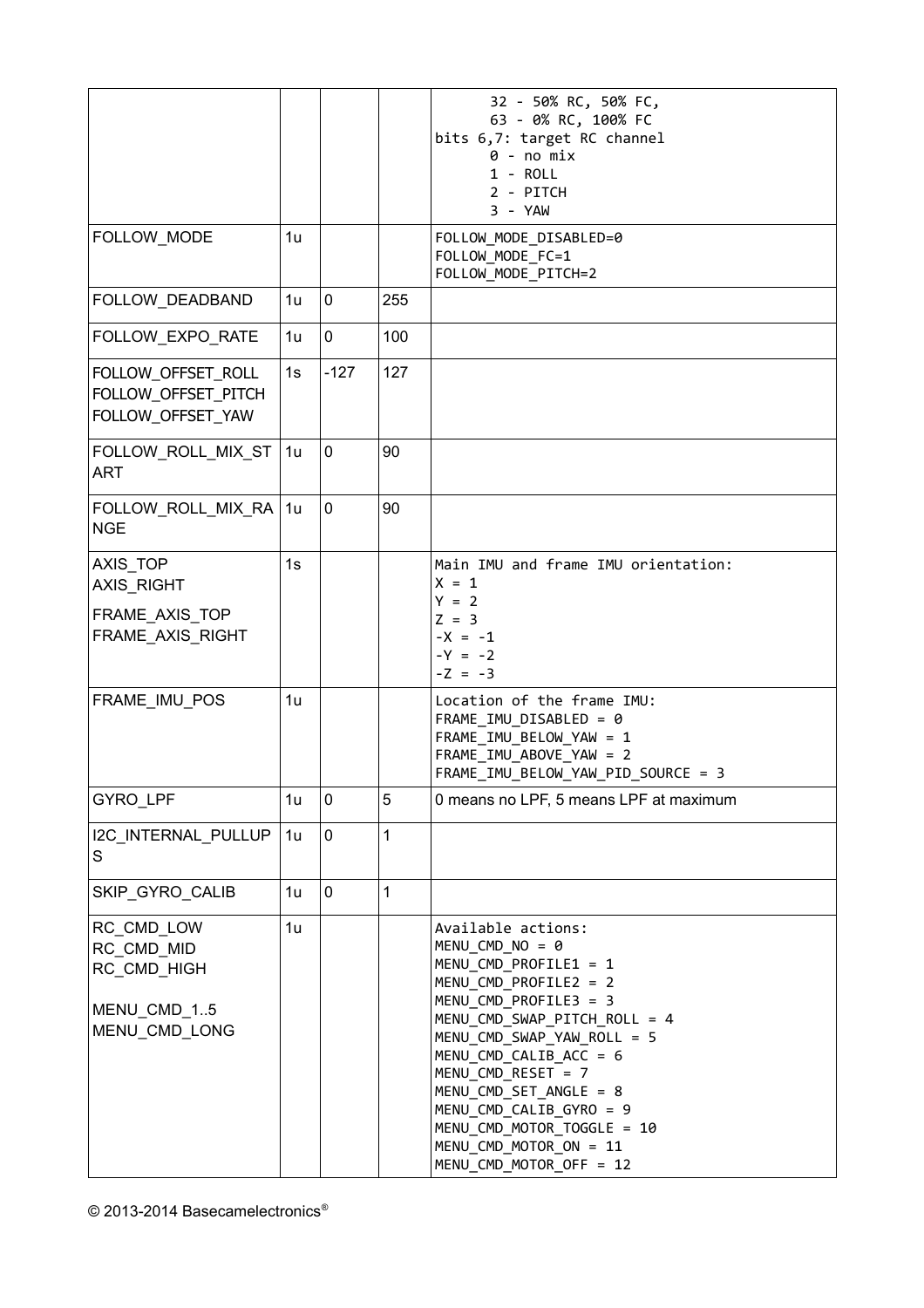|                                                                |    |             |       | MENU_CMD_FRAME_UPSIDE_DOWN = 13<br>MENU CMD PROFILE4 = 14<br>MENU CMD PROFILE5 = 15<br>MENU CMD AUTO PID = 16<br>MENU_CMD_LOOK_DOWN = 17<br>MENU CMD HOME POSITION = 18<br>MENU_CMD_RC_BIND = 19 |
|----------------------------------------------------------------|----|-------------|-------|--------------------------------------------------------------------------------------------------------------------------------------------------------------------------------------------------|
| OUTPUT_ROLL<br><b>OUTPUT PITCH</b><br><b>OUTPUT YAW</b>        | 1u |             |       | $DISABLED = 0$<br>$ROLL = 1$<br>$PITCH = 2$<br>$YAW = 3$                                                                                                                                         |
| BAT_THRESHOLD_ALARM                                            | 2s | $-3000$     | 3000  | Negative means means alarm is disabled<br>Units: 0.01V                                                                                                                                           |
| BAT_THRESHOLD_MOT<br><b>ORS</b>                                | 2s | $-3000$     | 3000  | Negative value means function is disabled<br>Units: 0.01V                                                                                                                                        |
| BAT_COMP_REF                                                   | 2s | $-3000$     | 3000  | Negative value means compensation is disabled.<br>Units: 0.01V                                                                                                                                   |
| BEEPER MODES                                                   | 1u |             |       | BEEPER_MODE_CALIBRATE=1<br>BEEPER MODE CONFIRM=2<br>BEEPER MODE ERROR=4<br>BEEPER MODE ALARM=8<br>BEEP BY MOTORS=128<br>(if this flag is set, motors emit sound instead of internal buzzer)      |
| BOOSTER_POWER_ROLL<br>BOOSTER_POWER_PITCH<br>BOOSTER_POWER_YAW | 1u | $\mathbf 0$ | 255   | Additional power to correct broken synchronization                                                                                                                                               |
| FOLLOW_SPEED_ROLL<br>FOLLOW SPEED PITCH<br>FOLLOW SPEED YAW    | 1u | $\mathbf 0$ | 255   |                                                                                                                                                                                                  |
| CUR_IMU                                                        | 1u |             |       | IMU TYPE MAIN=1<br>IMU TYPE FRAME=2                                                                                                                                                              |
| FRAME_ANGLE_FROM_<br><b>MOTORS</b>                             | 1u | 0           | 1     |                                                                                                                                                                                                  |
| RC_MEMORY_ROLL<br>RC MEMORY PITCH<br>RC MEMORY YAW             | 2s | -36767      | 32767 | Initial angle that is set at system start-up, in 14bit<br>resolution<br>Units: 0,02197265625 degree                                                                                              |
| SERVO1_OUT<br>SERVO2 OUT<br>SERVO3 OUT<br>SERVO4 OUT           | 1u |             |       | Disabled = $0$<br>132 - Virtual channel number as source of data to be<br>output                                                                                                                 |
| <b>SERVO RATE</b>                                              | 1u | 5           | 40    | PWM frequency, 10 Hz per unit.                                                                                                                                                                   |
| ADAPTIVE_PID_ENABLE<br>D                                       | 1u |             |       | Set of bits $(0 - \text{display})$ :<br>$EN$ ROLL = 1<br>$EN$ PITCH = 2<br>$EN_YAW = 4$                                                                                                          |
| ADAPTIVE_PID_THRES                                             | 1u | $\pmb{0}$   | 255   |                                                                                                                                                                                                  |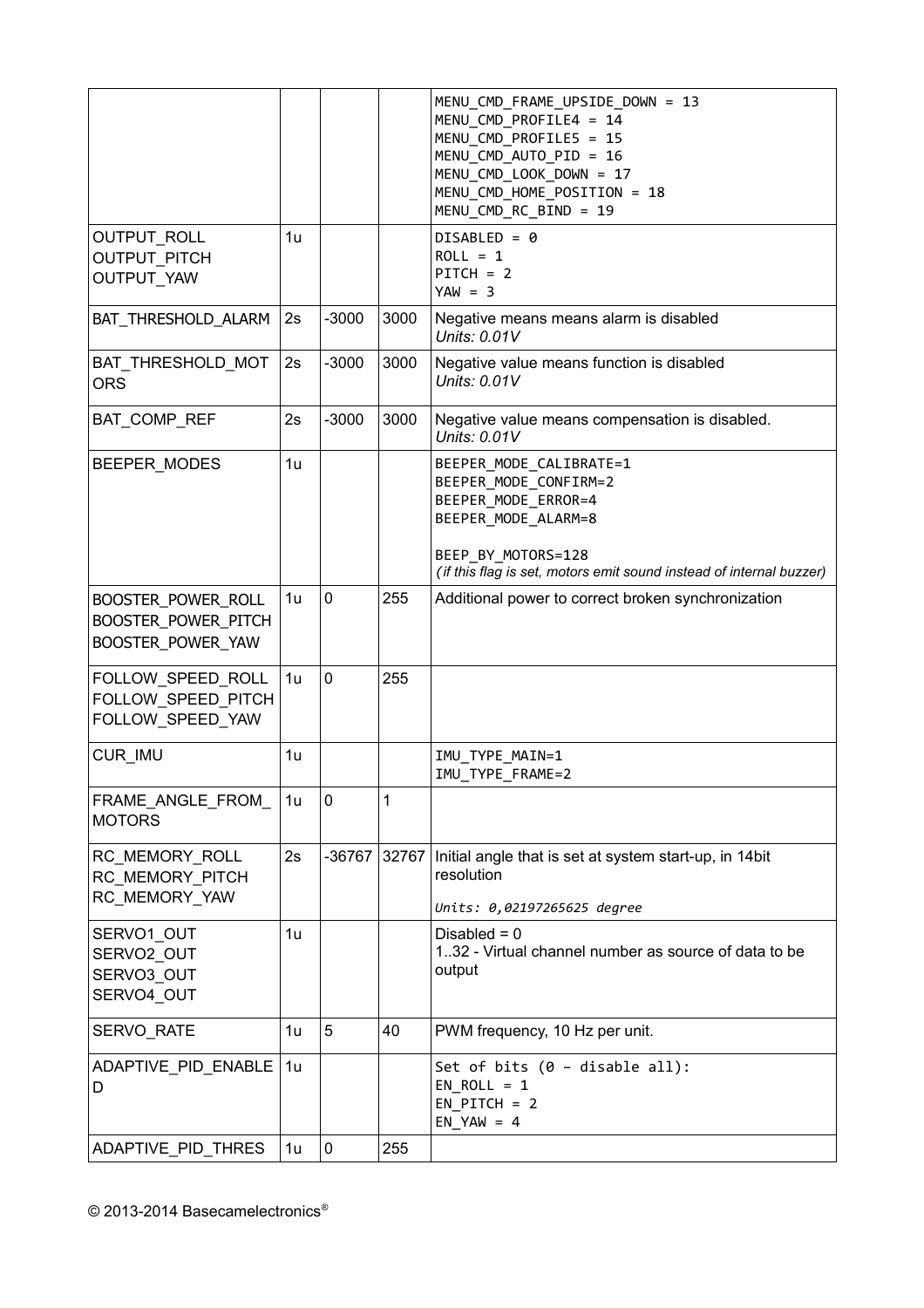| <b>HOLD</b>                                           |                |   |      |                                                                                                                                                                                                    |
|-------------------------------------------------------|----------------|---|------|----------------------------------------------------------------------------------------------------------------------------------------------------------------------------------------------------|
| ADAPTIVE_PID_RATE                                     | 1 <sub>u</sub> | 1 | 255  |                                                                                                                                                                                                    |
| ADAPTIVE_PID_RECOV<br><b>ERY FACTOR</b>               | 1u             | 0 | 10   |                                                                                                                                                                                                    |
| FOLLOW_LPF_ROLL<br>FOLLOW LPF PITCH<br>FOLLOW LPF YAW | 1u             | 0 | 16   |                                                                                                                                                                                                    |
| <b>CUR PROFILE</b>                                    | 1u             | 0 |      | Active profile<br>$0.2$ (board ver < 3.0)<br>$0.4$ (board ver $>=3.0$ )                                                                                                                            |
| <b>GENERAL FLAGS1</b>                                 | 2u             |   |      | REMEMBER LAST USED PROFILE = (1<<0)<br>UPSIDE_DOWN_AUTO = $(1<<1)$<br>SWAP_FRAME_MAIN_IMU = (1<<2)                                                                                                 |
| PROFILE_FLAGS1                                        | 2u             |   |      | $ADC1$ _AUTO_DETECTION = $(1\langle 8 \rangle)$<br>ADC2 AUTO DETECTION = $(1\left\langle 1\right\rangle)$<br>$ADC3$ _AUTO_DETECTION = $(1<<2)$                                                     |
| SPEKTRUM MODE                                         | 1u             |   |      | 0 Auto-detection (default)<br>1 DSM2/11ms/10bit<br>2 DSM2/11ms/11bit<br>3 DSM2/22ms/10bit<br>4 DSM2/22ms/11bit<br>5 DSMX/11ms/10bit<br>6 DSMX/11ms/11bit<br>7 DSMX/22ms/10bit<br>8 DSMX/22ms/11bit |
|                                                       |                |   |      | CMD_READ_PARAMS_EXT, CMD_WRITE_PARAMS_EXT - Extended parameters for board ver.3.x                                                                                                                  |
| NOTCH FREQ                                            | 1u             | 0 | 255  | Center frequency, x2 Hz (value 10 means 20Hz)                                                                                                                                                      |
| NOTCH_WIDTH                                           | 1u             | 0 | 255  | Width of -3dB gain band, Hz                                                                                                                                                                        |
| LPF FREQ                                              |                |   |      |                                                                                                                                                                                                    |
|                                                       | 2u             | 0 | 1000 | Low-pass filter -3dB cut-off frequency, Hz                                                                                                                                                         |
| <b>FILTERS EN</b>                                     | 1 <sub>u</sub> |   |      | Set of bits (0 - disable all):<br>EN NOTCH1 = $1$<br>EN NOTCH $2 = 2$<br>EN NOTCH3 = $4$<br>$EN LPF = 8$                                                                                           |
| NOTCH_GAIN                                            | 1u             | 0 | 100  | Notch gain, in percentage                                                                                                                                                                          |
| <b>ENCODER OFFSET</b>                                 | 2s             |   |      | Units: 0,02197265625 degree                                                                                                                                                                        |
| ENCODER_FLD_OFFSE<br>Τ                                | 2s             |   |      | Units: 0,02197265625 degree                                                                                                                                                                        |
| ENCODER_MANUAL_SE<br>T_TIME                           | 1u             | 0 | 255  | Units: 10ms                                                                                                                                                                                        |
| MOTOR_HEATING_FACT<br><b>OR</b>                       | 1u             | 0 | 255  |                                                                                                                                                                                                    |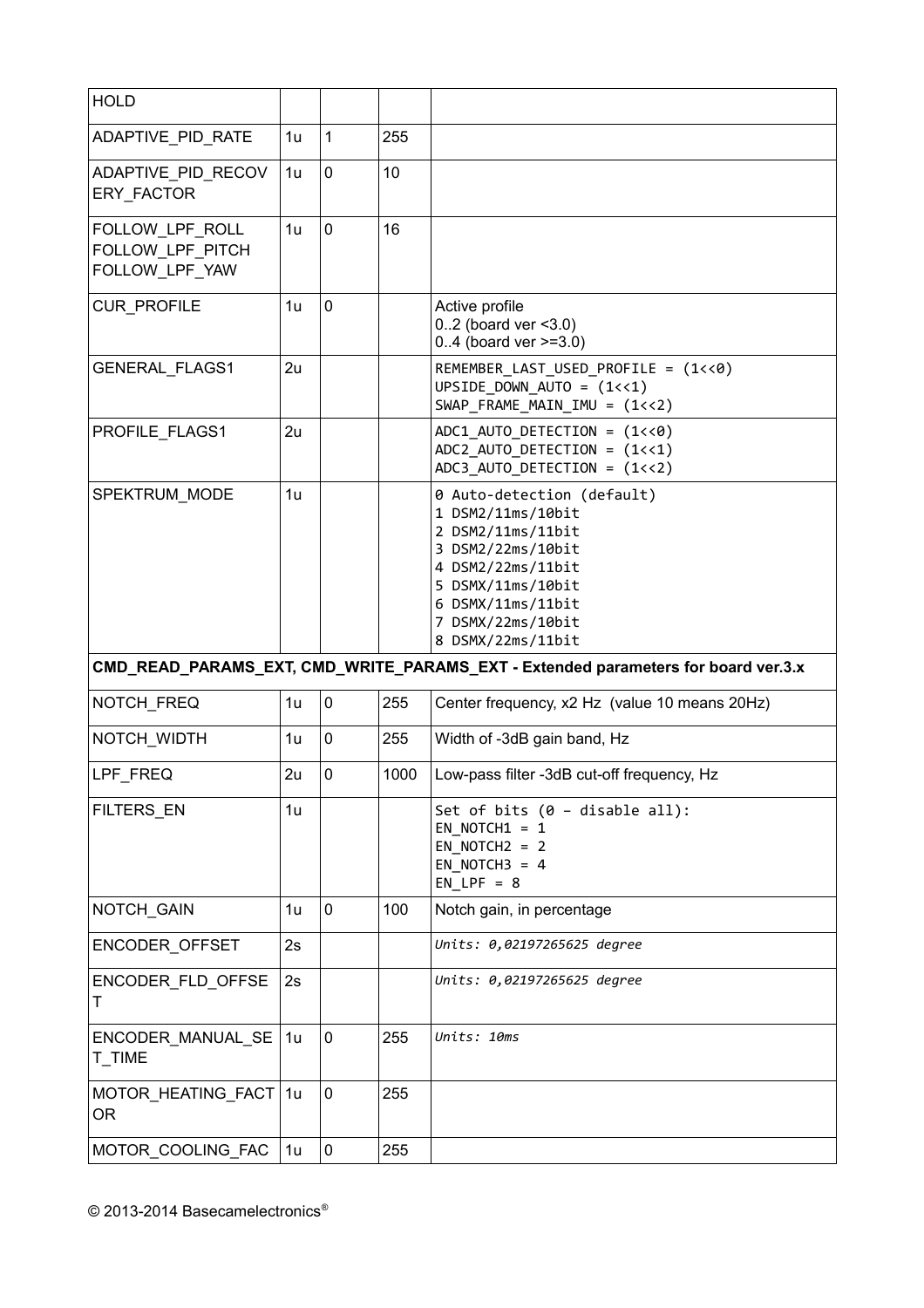| <b>TOR</b>                                               |    |             |       |                                                                                                                                                                                                              |
|----------------------------------------------------------|----|-------------|-------|--------------------------------------------------------------------------------------------------------------------------------------------------------------------------------------------------------------|
| ENCODER TYPE                                             | 1u |             |       | Bits 03:<br>$ENC_TYPE_ASS048A = 1$<br>$ENC_TYPE_ASS048B = 2$<br>$ENC_TYPE_ASS048_PWM = 3$<br>$ENC_TYPE_MNT203 = 4$<br>$ENC$ TYPE $MA3$ 10BIT = 5<br>$ENC_TYPE_MA3_12BIT = 6$<br>Bit 4:<br>SKIP DETECTION = 1 |
| ENCODER_CFG                                              | 1u |             |       | $SPI\_SPEED\_1MHz = 0$<br>SPI SPEED 2MHz = 1<br>SPI SPEED 4MHz = 2<br>SPI SPEED 500kHz = 3                                                                                                                   |
| MOTOR_MAG_LINK                                           | 1u | $\mathbf 0$ | 255   |                                                                                                                                                                                                              |
| MOTOR_GEARING                                            | 2u |             |       | Real number encoded as 8.8 fixed point (1.0f $\rightarrow$ 256)                                                                                                                                              |
| ENCODER_LIMIT_MIN                                        | 1s | $-127$      | 127   | Units: 3 degree                                                                                                                                                                                              |
| ENCODER_LIMIT_MAX                                        | 1s | $-127$      | 127   | Units: 3 degree                                                                                                                                                                                              |
|                                                          |    |             |       |                                                                                                                                                                                                              |
| CMD_REALTIME_DATA - Real-time data                       |    |             |       |                                                                                                                                                                                                              |
| <b>ACC</b><br><b>GYRO</b><br>RESERVED_SENSOR             | 2s |             |       | raw data from sensors                                                                                                                                                                                        |
| <b>DEBUG</b>                                             | 2s |             |       | debug variables                                                                                                                                                                                              |
| RC_ROLL<br>RC PITCH<br>RC YAW                            | 2s | 1000        | 2000  | RC control channels values (PWM or normalized analog)                                                                                                                                                        |
| RC_CMD                                                   | 2s | 1000        | 2000  | RC command channel value (PWM or normalized analog)                                                                                                                                                          |
| EXT_FC_ROLL<br>EXT FC PITCH                              | 2s | 1000        | 2000  | External FC PWM values. May be zero if their inputs are<br>mapped to RC control or command.                                                                                                                  |
| ANGLE ROLL<br>ANGLE PITCH<br>ANGLE YAW                   | 2s | $-32768$    | 32767 | Camera angles in 14-bit resolution per full turn<br>Units: 0,02197265625 degree                                                                                                                              |
| RC ANGLE ROLL<br>RC ANGLE ROLL<br>RC_ANGLE_ROLL          | 2s | -32768      | 32767 | RC angles, in 14-bit resolution<br>Units: 0,02197265625 degree                                                                                                                                               |
| FRAME_ANGLE_ROLL<br>FRAME ANGLE PITCH<br>FRAME_ANGLE_YAW | 2s | $-32768$    | 32767 | Frame angles, detected by the second IMU or encoders,<br>in 14-bit resolution.<br>Units: 0,02197265625 degree<br>(BOARD_VER>=30 only)                                                                        |
| CYCLE_TIME                                               | 2u |             |       |                                                                                                                                                                                                              |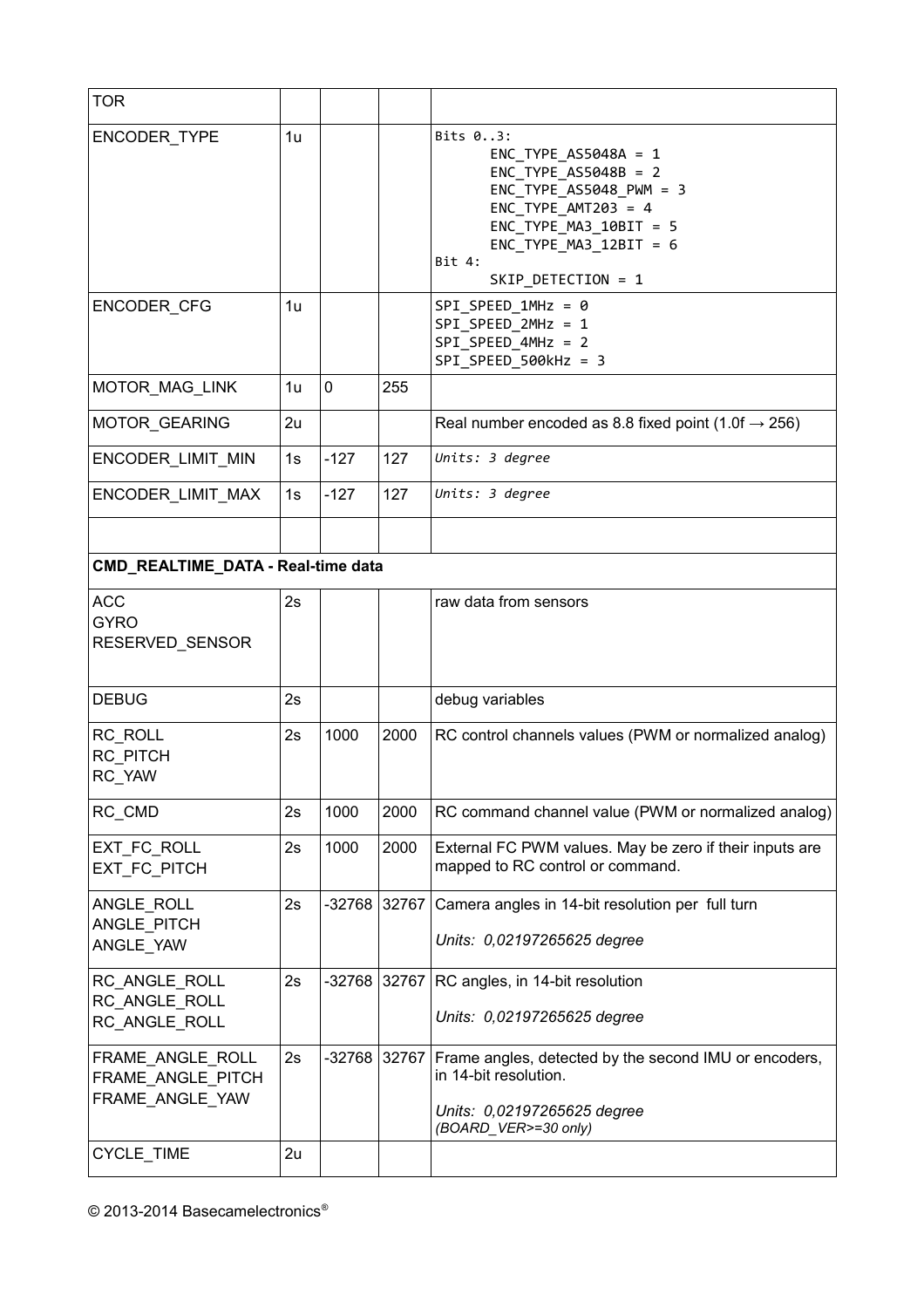| I2C_ERROR_COUNT                        | 2u                   |          |       | Number of registered errors on I2C bus                                                                                                                                                                                                                                                                                                                                                                                                                                                                                                                                                                                                                                                                                                                                     |
|----------------------------------------|----------------------|----------|-------|----------------------------------------------------------------------------------------------------------------------------------------------------------------------------------------------------------------------------------------------------------------------------------------------------------------------------------------------------------------------------------------------------------------------------------------------------------------------------------------------------------------------------------------------------------------------------------------------------------------------------------------------------------------------------------------------------------------------------------------------------------------------------|
| ERROR_CODE<br>ERROR CODE EXT           | 1 <sub>u</sub><br>2u |          |       | Set of bits $(0 - no error)$ :<br>ERR_NO_SENSOR (1<<0)<br>ERR_CALIB_ACC (1<<1)<br>ERR_SET_POWER (1<<2)<br>ERR_CALIB_POLES (1<<3)<br>ERR_PROTECTION (1<<4)<br>ERR SERIAL (1<<5)<br>Beside that, extended error contains bits:<br>$ERR_LOW_BAT1 (1<<6)$<br>ERR_LOW_BAT2 (1<<7)<br>ERR_GUI_VERSION (1<<8)<br>ERR_MISS_STEPS (1<<9)<br>ERR_SYSTEM (1<<10)                                                                                                                                                                                                                                                                                                                                                                                                                      |
| <b>BAT LEVEL</b>                       | 2u                   |          |       | <b>Battery voltage</b><br>Units: 0.01 volt                                                                                                                                                                                                                                                                                                                                                                                                                                                                                                                                                                                                                                                                                                                                 |
| OTHER_FLAGS                            | 1 <sub>u</sub>       |          |       | bit0 set - motors turned ON<br>bit17 - reserved                                                                                                                                                                                                                                                                                                                                                                                                                                                                                                                                                                                                                                                                                                                            |
| CUR_PROFILE                            | 1u                   | 0        |       | Active profile<br>$0.2$ (board ver < 3.0)<br>$0.4$ (board ver $>=3.0$ )                                                                                                                                                                                                                                                                                                                                                                                                                                                                                                                                                                                                                                                                                                    |
| CUR IMU                                | 1u                   |          |       | Currently selected IMU<br>IMU_TYPE_MAIN=1<br>IMU_TYPE_FRAME=2                                                                                                                                                                                                                                                                                                                                                                                                                                                                                                                                                                                                                                                                                                              |
| <b>CMD_CONTROL - Control</b>           |                      |          |       | (BOARD_VER>=30 only)                                                                                                                                                                                                                                                                                                                                                                                                                                                                                                                                                                                                                                                                                                                                                       |
| CONTROL_MODE*                          | 1u                   |          |       | MODE_NO_CONTROL=0<br>MODE_SPEED=1<br>MODE ANGLE=2<br>MODE SPEED ANGLE=3<br>MODE RC=4<br>MODE_SPEED - camera travels with the given<br>speed until the next C command comes. Given<br>angle is ignored.<br>MODE_ANGLE - camera travels to the given<br>$\bullet$<br>angle with the given speed. All calculations are<br>made by the internal motion planner.<br>MODE SPEED ANGLE - camera travels with<br>$\bullet$<br>the given speed while the actual angle matches<br>the given angle. Additionally, PID controller<br>keeps the given angle. This mode allows the<br>most precise and error-proof control.<br>MODE_RC - angle parameter overrides RC<br>$\bullet$<br>signal input data. Should be in range -500500.<br>Speed parameter is ignored.<br>* See Fig.1 below |
| SPEED_ROLL<br>SPEED PITCH<br>SPEED YAW | 2s                   |          |       | Speed of rotation. If acceleration limiter is enabled in the<br>settings, given speed may be limited.<br>Units: 0,1220740379 degree/sec                                                                                                                                                                                                                                                                                                                                                                                                                                                                                                                                                                                                                                    |
| ANGLE_ROLL<br>ANGLE PITCH              | 2s                   | $-32768$ | 32767 | Target angle. Ignored in the MODE_SPEED mode.<br>If mode=MODE_RC, it specifies RC data in range                                                                                                                                                                                                                                                                                                                                                                                                                                                                                                                                                                                                                                                                            |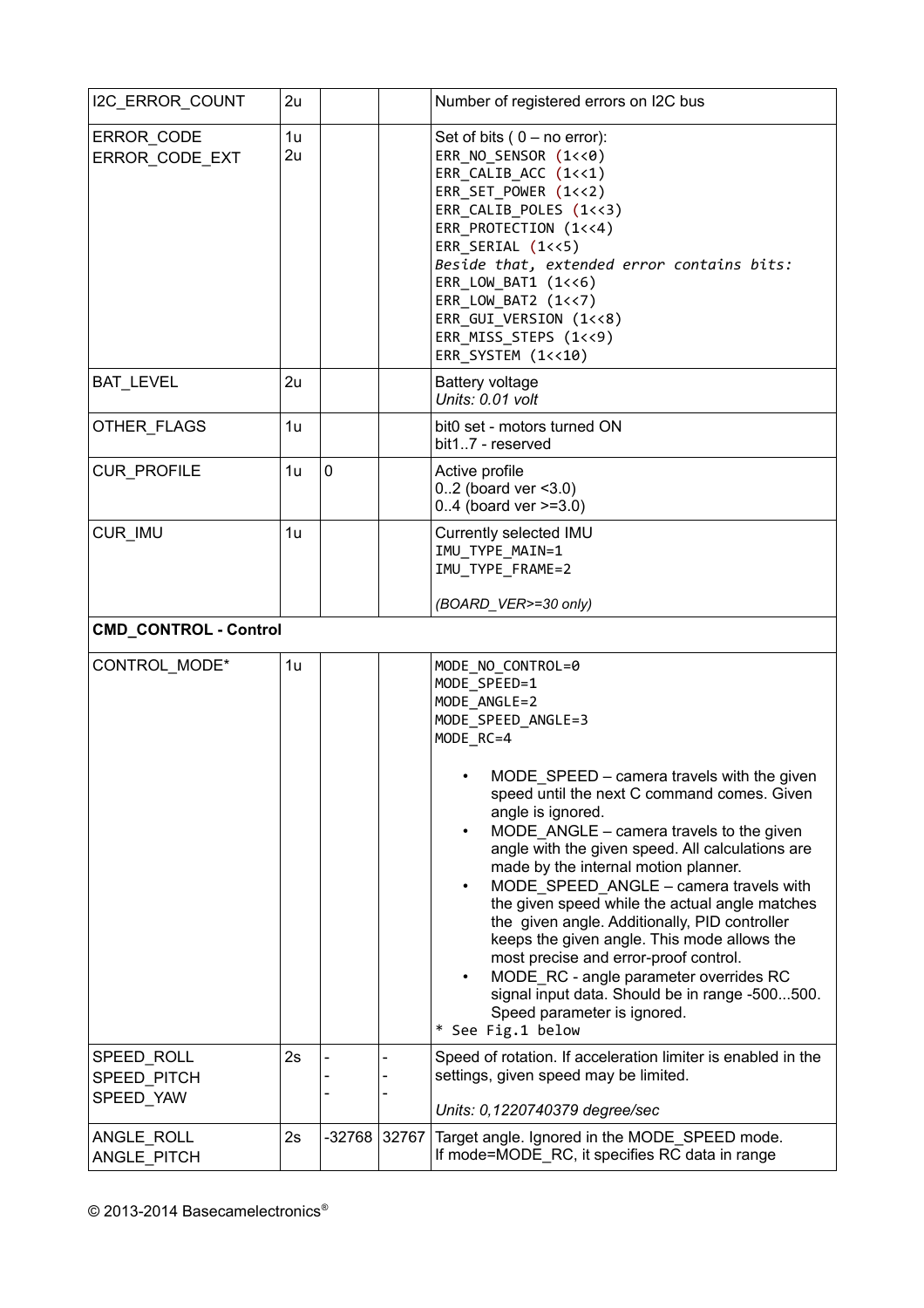| ANGLE YAW |  | $-500.500$                   |
|-----------|--|------------------------------|
|           |  | Units: 0,02197265625 degree. |

Notes:

- Serial control overrides RC control. To switch back to RC, send this command with the mode=MODE\_NO\_CONTROL and all data set to zeros.
- Send this command with rate 50Hz or less
- <span id="page-27-0"></span>• See [Appendix A](#page-27-0) for source code example

### **CMD\_TRIGGER\_PIN - Trigger pin**

| PIN ID                                   | 1u |  | Triggers pin only if it is not used for input                                                                                                                                                                                                                                                                                                                                                                                         |
|------------------------------------------|----|--|---------------------------------------------------------------------------------------------------------------------------------------------------------------------------------------------------------------------------------------------------------------------------------------------------------------------------------------------------------------------------------------------------------------------------------------|
|                                          |    |  | RC INPUT ROLL = $1$<br>RC INPUT PITCH = 2<br>EXT FC INPUT ROLL = 3<br>EXT_FC_INPUT_PITCH = 4<br>$RC\_INPUT_YAW = 5 (BOARD_VER >= 30)$<br>PIN $AUX1* = 16$<br>PIN $AUX2* = 17$<br>PIN $AUX3* = 18$<br>PIN BUZZER* = $32$<br>$PIN_SSAT_POWER** = 33$<br>* On boards v1.x (based on Atmega328p) PIN AUX13 are not<br>present as outputs, and should be soldered to pin2, pin11,<br>pin12 of MCU correspondingly. PIN BUZZER is mapped to |
|                                          |    |  | pin32 of MCU.<br>** PIN SSAT POWER triggers 3.3V power line in the Spektrum<br>connector (low state enables power)                                                                                                                                                                                                                                                                                                                    |
| <b>STATE</b>                             | 1u |  | $LOW = 0$<br>$HIGH = 1$<br>LOW - pin can sink up to 40mA                                                                                                                                                                                                                                                                                                                                                                              |
|                                          |    |  | HIGH - pin can source up to 40mA                                                                                                                                                                                                                                                                                                                                                                                                      |
| <b>CMD_GET_ANGLES - RC control state</b> |    |  |                                                                                                                                                                                                                                                                                                                                                                                                                                       |
| ANGLE_ROLL<br>ANGLE_PITCH                | 2s |  | -32768 32767 Actual angle measured by IMU. After 2 full turns, angle is<br>cycled                                                                                                                                                                                                                                                                                                                                                     |

| <b>ANULL INDLL</b><br>ANGLE PITCH<br>ANGLE_YAW  | ້  |                |  | $52100$   $02101$   Actual angle measured by inter-Alter 2 full turns, angle is<br>cycled<br>Units: 0,02197265625 degree.                                                     |
|-------------------------------------------------|----|----------------|--|-------------------------------------------------------------------------------------------------------------------------------------------------------------------------------|
| RC ANGLE ROLL<br>RC ANGLE PITCH<br>RC ANGLE YAW | 2s | $-32768$ 32767 |  | Target angle that gimbal should keep. Angle is set by RC<br>or control command 'C'.<br>Units: 0,02197265625 degree.                                                           |
| RC SPEED ROLL<br>RC SPEED PITCH<br>RC SPEED YAW | 2s |                |  | Target speed that gimbal should keep. Speed is set by<br>RC or control command 'C'. Zero speed means control is<br>idle (target is reached)<br>Units: 0,1220740379 degree/sec |
| CMD_EXECUTE_MENU - Execute menu command         |    |                |  |                                                                                                                                                                               |
| CMD ID                                          | 1u |                |  | Executes a menu command (acts like the menu button or<br>RC control channel)<br>See the RC_CMD_LOW parameter inside the 'R'<br>command for available menu commands.           |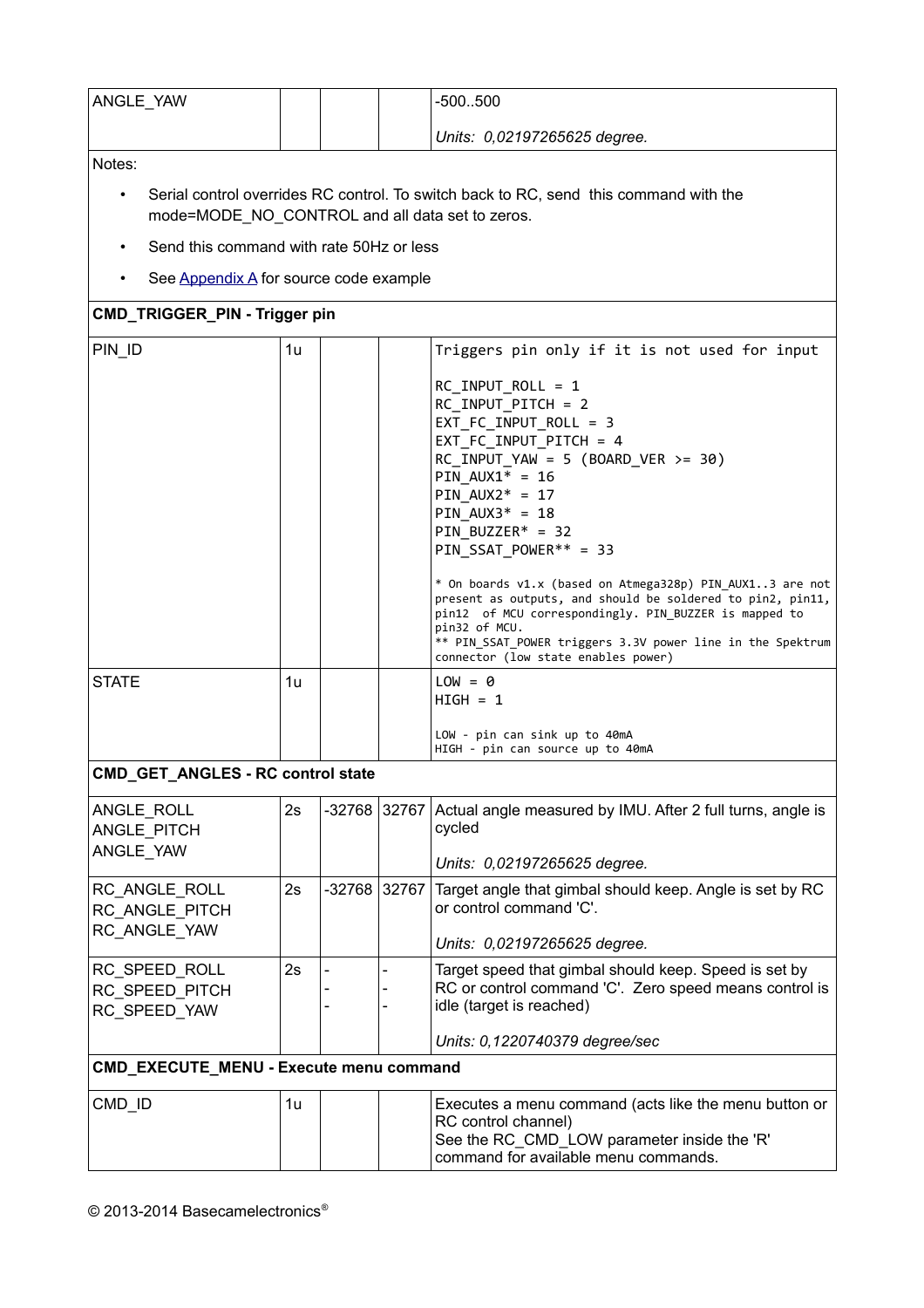| CMD_SELECT_IMU_3 - Select IMU to configure                                                                           |            |              |     |                                                                                                                                                                                                                                                                                                                                                                                  |
|----------------------------------------------------------------------------------------------------------------------|------------|--------------|-----|----------------------------------------------------------------------------------------------------------------------------------------------------------------------------------------------------------------------------------------------------------------------------------------------------------------------------------------------------------------------------------|
| IMU_TYPE                                                                                                             | 1u         |              |     | IMU TYPE MAIN=1<br>IMU TYPE FRAME=2<br>If selected IMU is not connected, command is ignored.                                                                                                                                                                                                                                                                                     |
| CMD_SET_ADJ_VARS - Select IMU to configure                                                                           |            |              |     |                                                                                                                                                                                                                                                                                                                                                                                  |
| <b>NUM PARAMS</b>                                                                                                    | 1u         | $\mathbf{1}$ | 40  | Number of parameters in command                                                                                                                                                                                                                                                                                                                                                  |
| PARAM <n>_ID</n>                                                                                                     | 1u         |              |     | ID of parameter. Full list is in Appendix B.                                                                                                                                                                                                                                                                                                                                     |
| PARAM <n>_VALUE</n>                                                                                                  | 4b         |              |     | Value depends on type of parameter. Types and min, max<br>range should be requested from board by<br>CMD_GET_PARAMS_3 command.                                                                                                                                                                                                                                                   |
|                                                                                                                      |            |              |     | Values are packed according to C-language memory<br>model, little-endian order. 1- or 2-byte types converted<br>to 4byte using C-language type conversions. Floats<br>packed according to IEEE-754.                                                                                                                                                                              |
| CMD_AUTO_PID - Start automatic PID calibration                                                                       |            |              |     |                                                                                                                                                                                                                                                                                                                                                                                  |
| PROFILE_ID                                                                                                           | 1u         |              |     |                                                                                                                                                                                                                                                                                                                                                                                  |
| CFG FLAGS                                                                                                            | 1u         |              |     | Set of bits:<br>AUTO PID STOP = 0<br>AUTO_PID_CFG_ROLL = 1<br>AUTO_PID_CFG_PITCH = 2<br>AUTO_PID_CFG_YAW = 4<br>AUTO_PID_CFG_SEND_GUI = 8<br>AUTO_PID_CFG_KEEP_CURRENT = 16                                                                                                                                                                                                      |
| <b>GAIN VS STABILITY</b>                                                                                             | 1u         | 0            | 255 |                                                                                                                                                                                                                                                                                                                                                                                  |
| CMD_SERVO_OUT - Output PWM signal on the specified pin                                                               |            |              |     |                                                                                                                                                                                                                                                                                                                                                                                  |
| SERVO1_TIME<br>SERVO2 TIME<br>SERVO3 TIME<br>SERVO4 TIME<br>SERVO5 TIME<br>SERVO6 TIME<br>SERVO7_TIME<br>SERVO8 TIME | 2s         | -1           |     | $20000$ value < 0: free up this pin and make it floating<br>value = $0$ : configure this pin as output and set it to 'Low'<br>state<br>value > 0: PWM pulse time, us. Should be less than<br>PWM period, configured by the "SERVO RATE"<br>parameter. Regular servo accept values in range about<br>500.2500 us, 1500 us is neutral position, PWM period is<br>20000 us or less. |
|                                                                                                                      |            |              |     | CMD_DEBUG_VARS_INFO_3 - definition of debug variables passed in CMD_DEBUG_VARS_3                                                                                                                                                                                                                                                                                                 |
| DEBUG_VARS_NUM                                                                                                       | 1u         | $\mathbf{1}$ | 255 |                                                                                                                                                                                                                                                                                                                                                                                  |
| VAR NAME                                                                                                             | strin<br>g |              |     | 1 <sup>st</sup> byte is size, following by ASCII characters                                                                                                                                                                                                                                                                                                                      |
| VAR_TYPE                                                                                                             | 1u         |              |     | Type $(0.3 \text{ bits})$ :<br>VAR_TYPE_UINT8 = 1<br>$VAR_TYPE_NTS = 2$<br>VAR TYPE UINT16 = 3<br>VAR TYPE $INT16 = 4$<br>VAR TYPE UINT32 = 5                                                                                                                                                                                                                                    |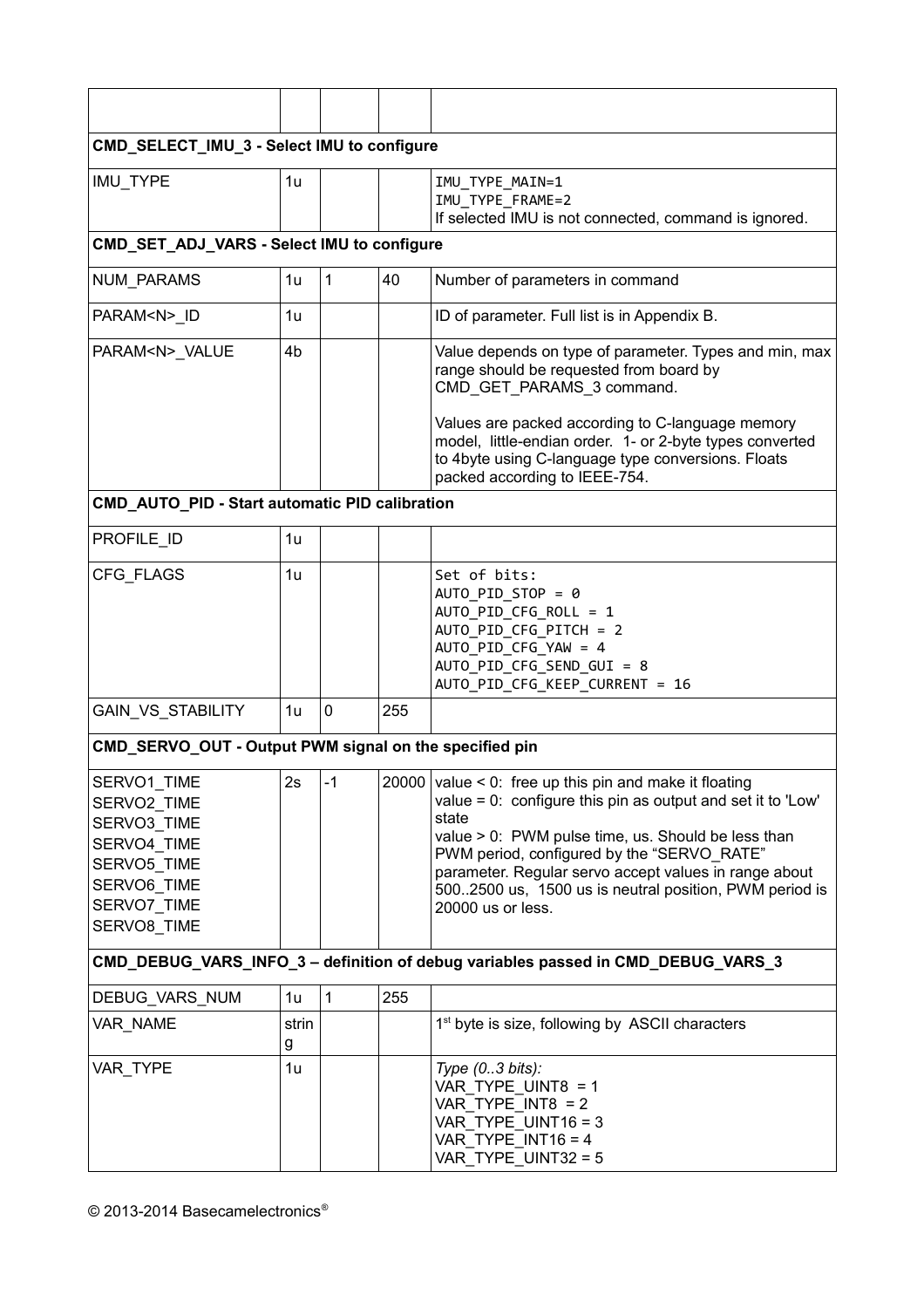|  | VAR TYPE $INT32 = 6$<br>VAR TYPE FLOAT = $7$ (IEEE-754)                                                                                                                                                                             |
|--|-------------------------------------------------------------------------------------------------------------------------------------------------------------------------------------------------------------------------------------|
|  | Flags $(4.7 \text{ bits})$ :<br>VAR FLAG ROLL = $16$ its belong to ROLL axis<br>VAR FLAG PITCH = $32$ its belong to PITCH axis<br>VAR FLAG YAW = 48 its belong to YAW axis<br>VAR FLAG ANGLE14 = $64$ its an angle (14bit per turn) |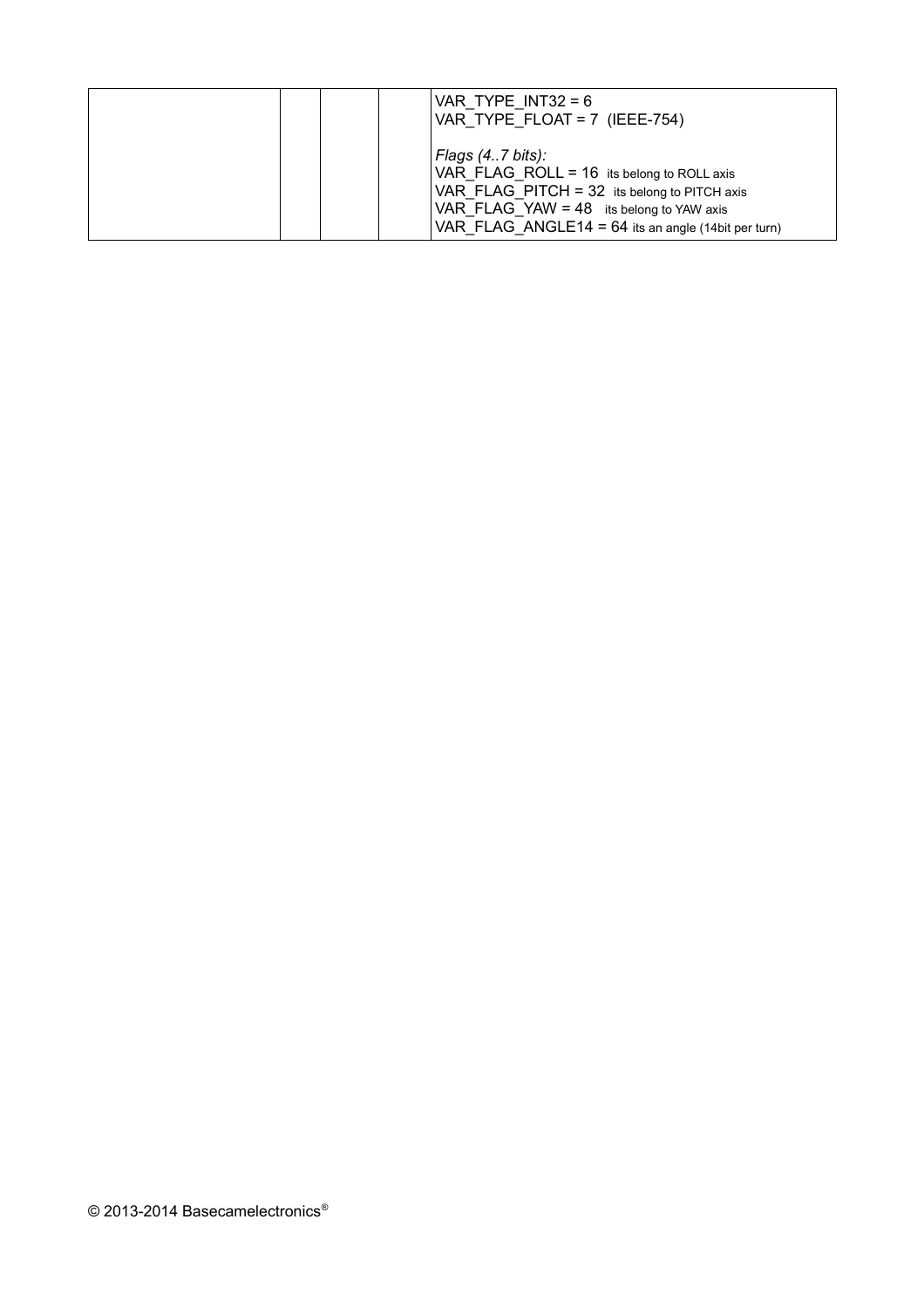| CMD_API_VIRT_CH_CONTROL - update a state of all virtual channels that named<br>"API_VIRT_CHXX" in the GUI<br>$-500$<br>VAL CH1<br>2s<br>500<br>Value may go outside these limits and will be clipped.<br>Use a special value "-10000" to mark that channel has<br>"undefined" state (its treated as "signal lost" like with RC<br>VAL_CH32<br>inputs)<br>CMD_HELPER_DATA - Pass helper data from an outer system<br>Used to increase precision of the stabilization<br>Linear acceleration of the gimbal measured in the 'outer'<br>FRAME_ACC_X<br>2s<br>system. Relationship between the outer system and the<br>FRAME ACC Y<br>sensor's system is shown on the fig.2. Note: The Y axis<br>FRAME ACC Z<br>of the outer system always points the same direction as<br><b>ROLL</b> axis. It means that ACC vector, measured in the<br>ground system, should be translated to 'outer' system by<br>rotating it around Z axis by the YAW angle.<br>Units: $1g/512 \approx 0.019160156$ m/s <sup>2</sup><br>$-32768$ 32767<br>2s<br>Inclination of the outer frame in the 'outer' system.<br>FRAME_ANGLE_ROLL<br>FRAME_ANGLE_PITCH<br>Units: 0,02197265625 degree.<br>Notes:<br>FRAME ANGLE is used only if "External FC Gain" setting is zero.<br>FRAME ACC is used only if "Acceleration compensations" setting is disabled.<br>This command is useless for 3-axis systems, until YAW encoders will be implemented to know<br>exact YAW angles.<br>Send this command with rate 50Hz or less | ARR_SIZE | 2u |  |  |  |  |  |
|-------------------------------------------------------------------------------------------------------------------------------------------------------------------------------------------------------------------------------------------------------------------------------------------------------------------------------------------------------------------------------------------------------------------------------------------------------------------------------------------------------------------------------------------------------------------------------------------------------------------------------------------------------------------------------------------------------------------------------------------------------------------------------------------------------------------------------------------------------------------------------------------------------------------------------------------------------------------------------------------------------------------------------------------------------------------------------------------------------------------------------------------------------------------------------------------------------------------------------------------------------------------------------------------------------------------------------------------------------------------------------------------------------------------------------------------------------------------------------------------|----------|----|--|--|--|--|--|
|                                                                                                                                                                                                                                                                                                                                                                                                                                                                                                                                                                                                                                                                                                                                                                                                                                                                                                                                                                                                                                                                                                                                                                                                                                                                                                                                                                                                                                                                                           |          |    |  |  |  |  |  |
|                                                                                                                                                                                                                                                                                                                                                                                                                                                                                                                                                                                                                                                                                                                                                                                                                                                                                                                                                                                                                                                                                                                                                                                                                                                                                                                                                                                                                                                                                           |          |    |  |  |  |  |  |
|                                                                                                                                                                                                                                                                                                                                                                                                                                                                                                                                                                                                                                                                                                                                                                                                                                                                                                                                                                                                                                                                                                                                                                                                                                                                                                                                                                                                                                                                                           |          |    |  |  |  |  |  |
|                                                                                                                                                                                                                                                                                                                                                                                                                                                                                                                                                                                                                                                                                                                                                                                                                                                                                                                                                                                                                                                                                                                                                                                                                                                                                                                                                                                                                                                                                           |          |    |  |  |  |  |  |
|                                                                                                                                                                                                                                                                                                                                                                                                                                                                                                                                                                                                                                                                                                                                                                                                                                                                                                                                                                                                                                                                                                                                                                                                                                                                                                                                                                                                                                                                                           |          |    |  |  |  |  |  |
|                                                                                                                                                                                                                                                                                                                                                                                                                                                                                                                                                                                                                                                                                                                                                                                                                                                                                                                                                                                                                                                                                                                                                                                                                                                                                                                                                                                                                                                                                           |          |    |  |  |  |  |  |
|                                                                                                                                                                                                                                                                                                                                                                                                                                                                                                                                                                                                                                                                                                                                                                                                                                                                                                                                                                                                                                                                                                                                                                                                                                                                                                                                                                                                                                                                                           |          |    |  |  |  |  |  |
|                                                                                                                                                                                                                                                                                                                                                                                                                                                                                                                                                                                                                                                                                                                                                                                                                                                                                                                                                                                                                                                                                                                                                                                                                                                                                                                                                                                                                                                                                           |          |    |  |  |  |  |  |
|                                                                                                                                                                                                                                                                                                                                                                                                                                                                                                                                                                                                                                                                                                                                                                                                                                                                                                                                                                                                                                                                                                                                                                                                                                                                                                                                                                                                                                                                                           |          |    |  |  |  |  |  |
|                                                                                                                                                                                                                                                                                                                                                                                                                                                                                                                                                                                                                                                                                                                                                                                                                                                                                                                                                                                                                                                                                                                                                                                                                                                                                                                                                                                                                                                                                           |          |    |  |  |  |  |  |
|                                                                                                                                                                                                                                                                                                                                                                                                                                                                                                                                                                                                                                                                                                                                                                                                                                                                                                                                                                                                                                                                                                                                                                                                                                                                                                                                                                                                                                                                                           |          |    |  |  |  |  |  |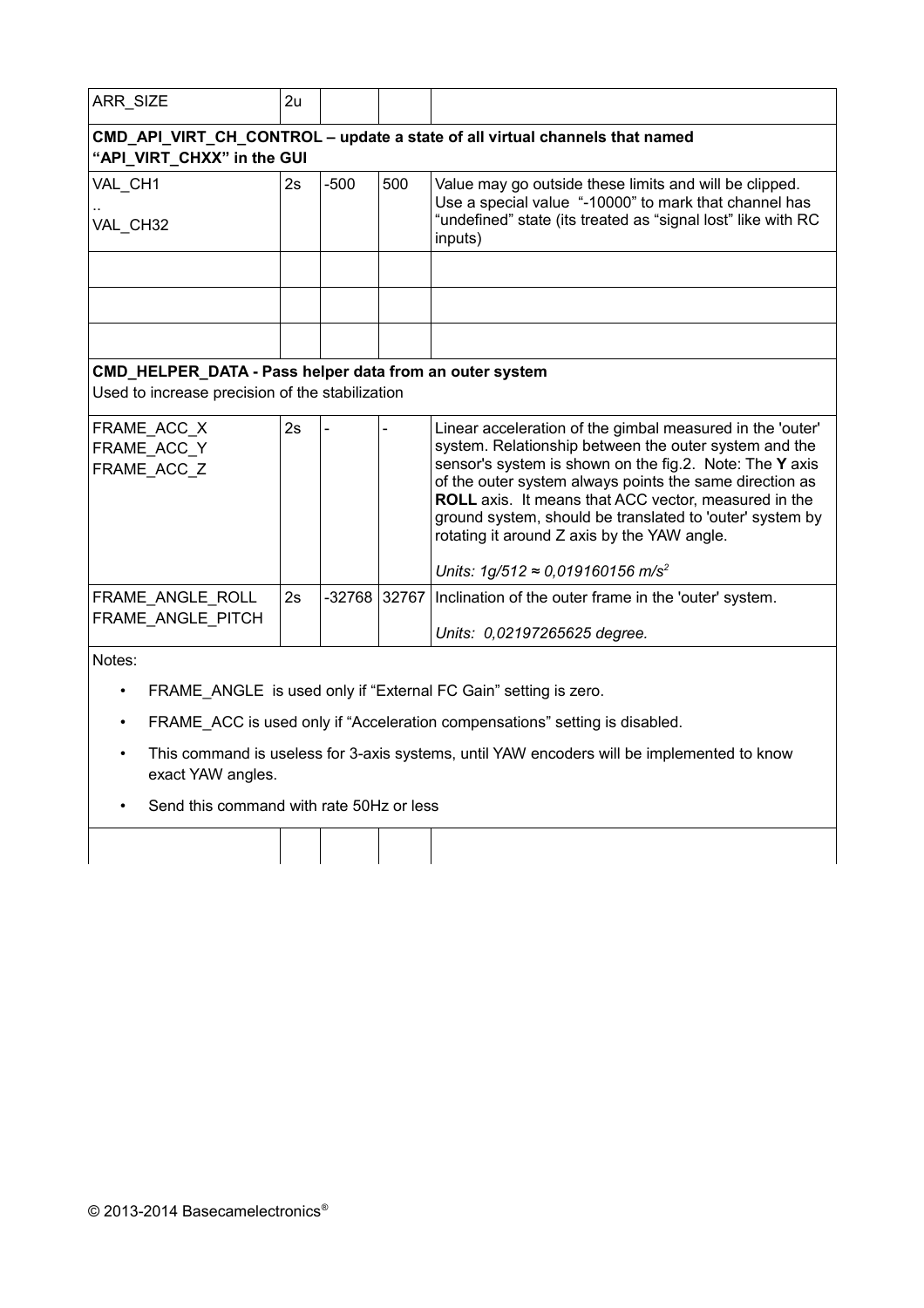



*Fig.2 – relationship between the gimbal axes and the ground system axes*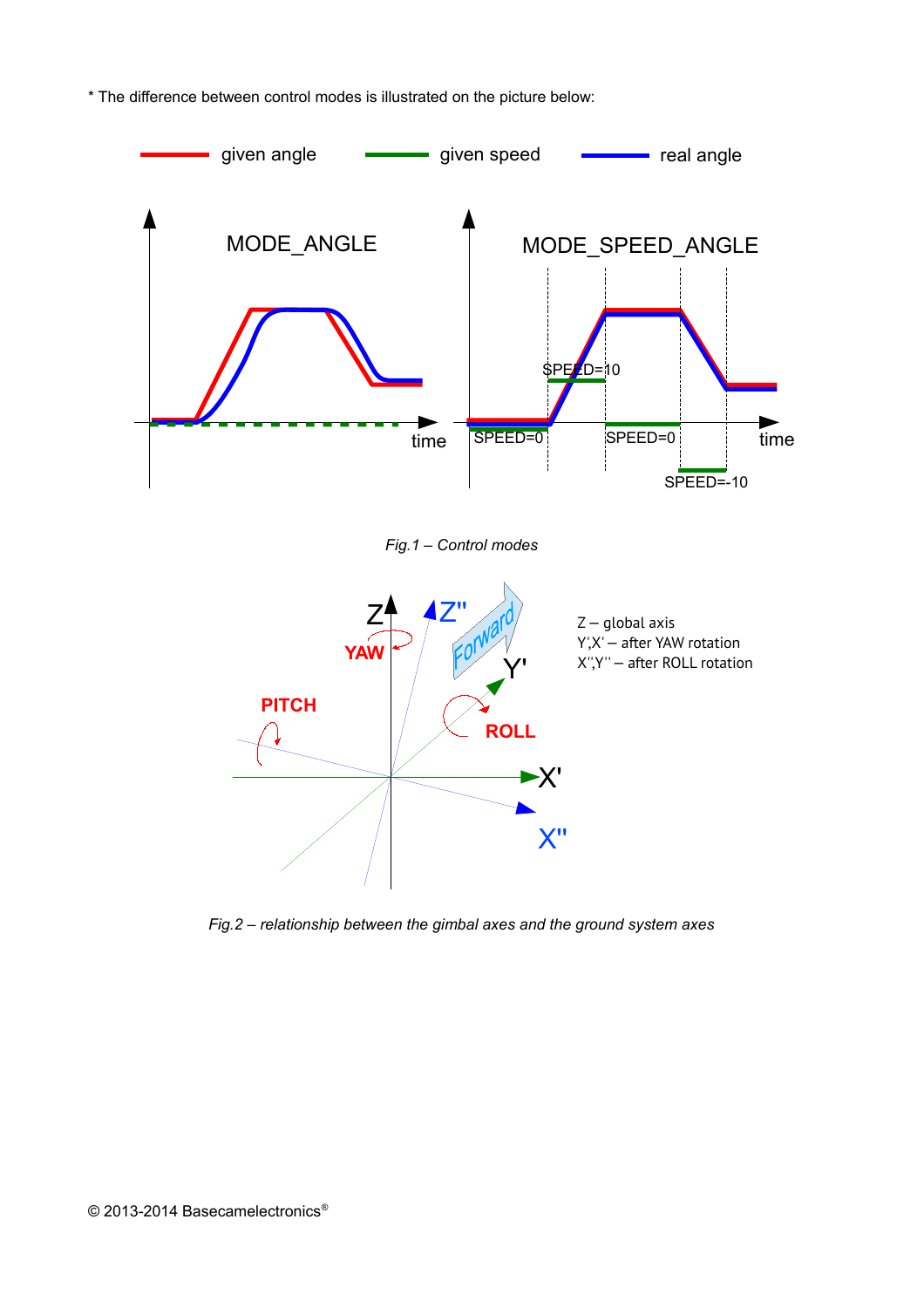## **Appendix A: Examples and libraries**

Examples can be downloaded from the link: [http://www.basecamelectronics.com/files/SBGC\\_Serial\\_API\\_Examples.zip](http://www.basecamelectronics.com/files/SBGC_Serial_API_Examples.zip)

See README.txt in the zip package for details.

Currently, examples provided for Arduino platform only.

## **Libraries**

C/C++ library included as a part of examples folder.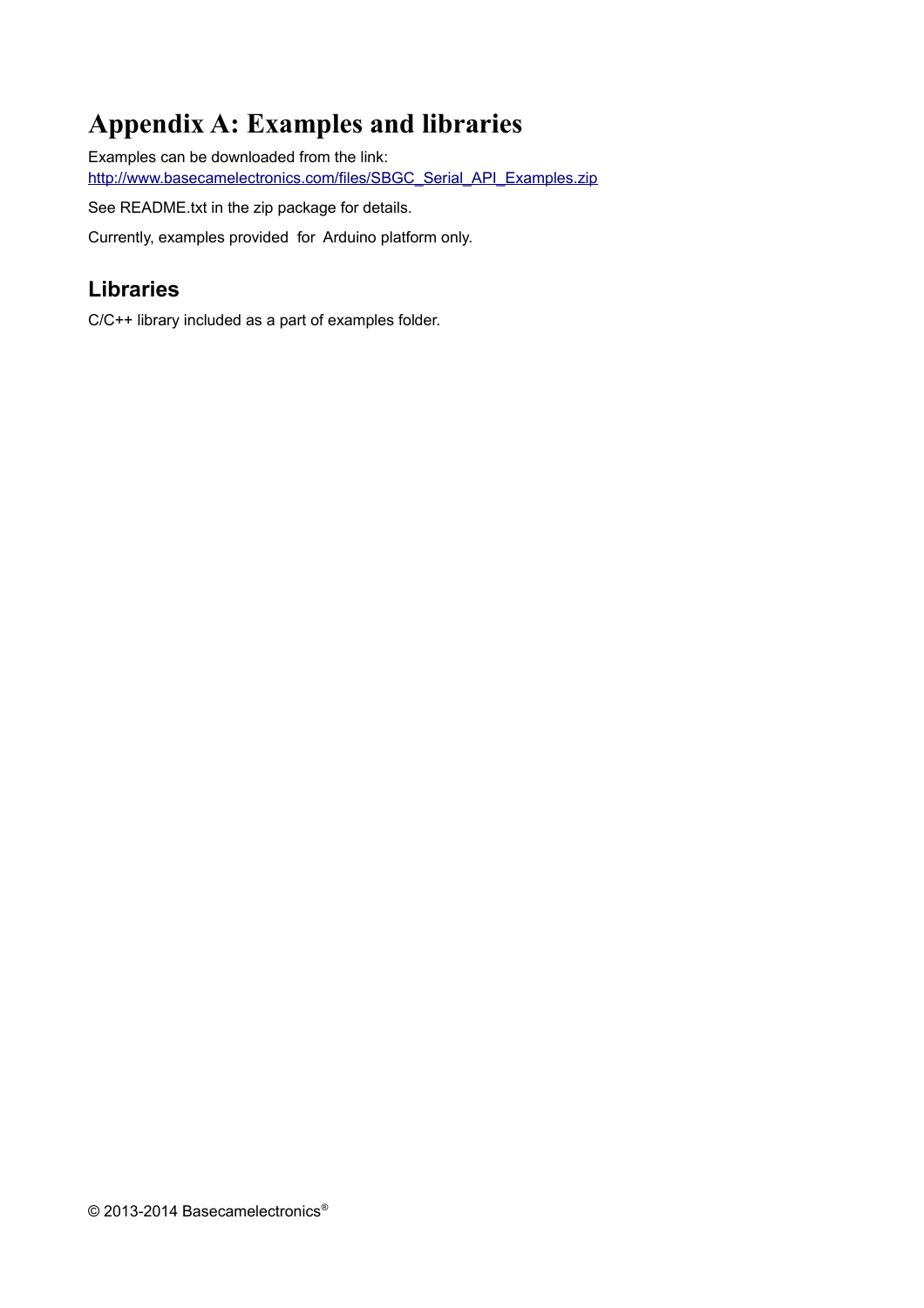# <span id="page-33-0"></span>**Appendix B: Definition of dynamically configurable parameters**

Used in CMD\_SET\_ADJ\_VARS, CMD\_GET\_PARAMS\_3, CMD\_READ\_ADJ\_VARS\_CFG, CMD\_WRITE\_ADJ\_VARS\_CFG

WARNING: this is not final and complete specification. Use CMD\_GET\_PARAMS\_3 to receive actual **list of parameters supported by current firmware.**

| <b>NAME</b>        | ID             | <b>TYPE</b> | <b>MIN</b>  | <b>MAX</b> | <b>REMARK</b> |
|--------------------|----------------|-------------|-------------|------------|---------------|
| P_ROLL             | $\pmb{0}$      | 1u          | $\pmb{0}$   | 255        |               |
| P PITCH            | $\mathbf{1}$   | 1u          | $\mathbf 0$ | 255        |               |
| P_YAW              | $\overline{2}$ | 1u          | $\pmb{0}$   | 255        |               |
| I ROLL             | 3              | 1u          | $\mathbf 0$ | 255        |               |
| <b>I PITCH</b>     | 4              | 1u          | $\mathbf 0$ | 255        |               |
| I_YAW              | 5              | 1u          | $\pmb{0}$   | 255        |               |
| <b>D ROLL</b>      | 6              | 1u          | $\mathbf 0$ | 255        |               |
| <b>D_PITCH</b>     | $\overline{7}$ | 1u          | $\mathbf 0$ | 255        |               |
| D_YAW              | 8              | 1u          | $\mathbf 0$ | 255        |               |
| POWER ROLL         | 9              | 1u          | $\pmb{0}$   | 255        |               |
| POWER_PITCH        | 10             | 1u          | $\pmb{0}$   | 255        |               |
| POWER_YAW          | 11             | 1u          | $\mathbf 0$ | 255        |               |
| ACC_LIMITER        | 12             | 1u          | $\mathbf 0$ | 200        |               |
| FOLLOW_SPEED_ROLL  | 13             | 1u          | $\mathbf 0$ | 255        |               |
| FOLLOW_SPEED_PITCH | 14             | 1u          | $\mathbf 0$ | 255        |               |
| FOLLOW_SPEED_YAW   | 15             | 1u          | $\mathbf 0$ | 255        |               |
| FOLLOW_LPF_ROLL    | 16             | 1u          | $\pmb{0}$   | 16         |               |
| FOLLOW_LPF_PITCH   | 17             | 1u          | $\mathbf 0$ | 16         |               |
| FOLLOW_LPF_YAW     | 18             | 1u          | $\mathbf 0$ | 16         |               |
| RC_SPEED_ROLL      | 19             | 1u          | $\pmb{0}$   | 255        |               |
| RC_SPEED_PITCH     | 20             | 1u          | $\pmb{0}$   | 255        |               |
| RC SPEED YAW       | 21             | 1u          | $\pmb{0}$   | 255        |               |
| RC_LPF_ROLL        | 22             | 1u          | $\pmb{0}$   | 16         |               |
| RC_LPF_PITCH       | 23             | 1u          | $\pmb{0}$   | 16         |               |
| RC_LPF_YAW         | 24             | 1u          | $\pmb{0}$   | 16         |               |
| RC_TRIM_ROLL       | 25             | 1s          | $-127$      | 127        |               |
| RC_TRIM_PITCH      |                | 26 1s       | $-127$      | 127        |               |